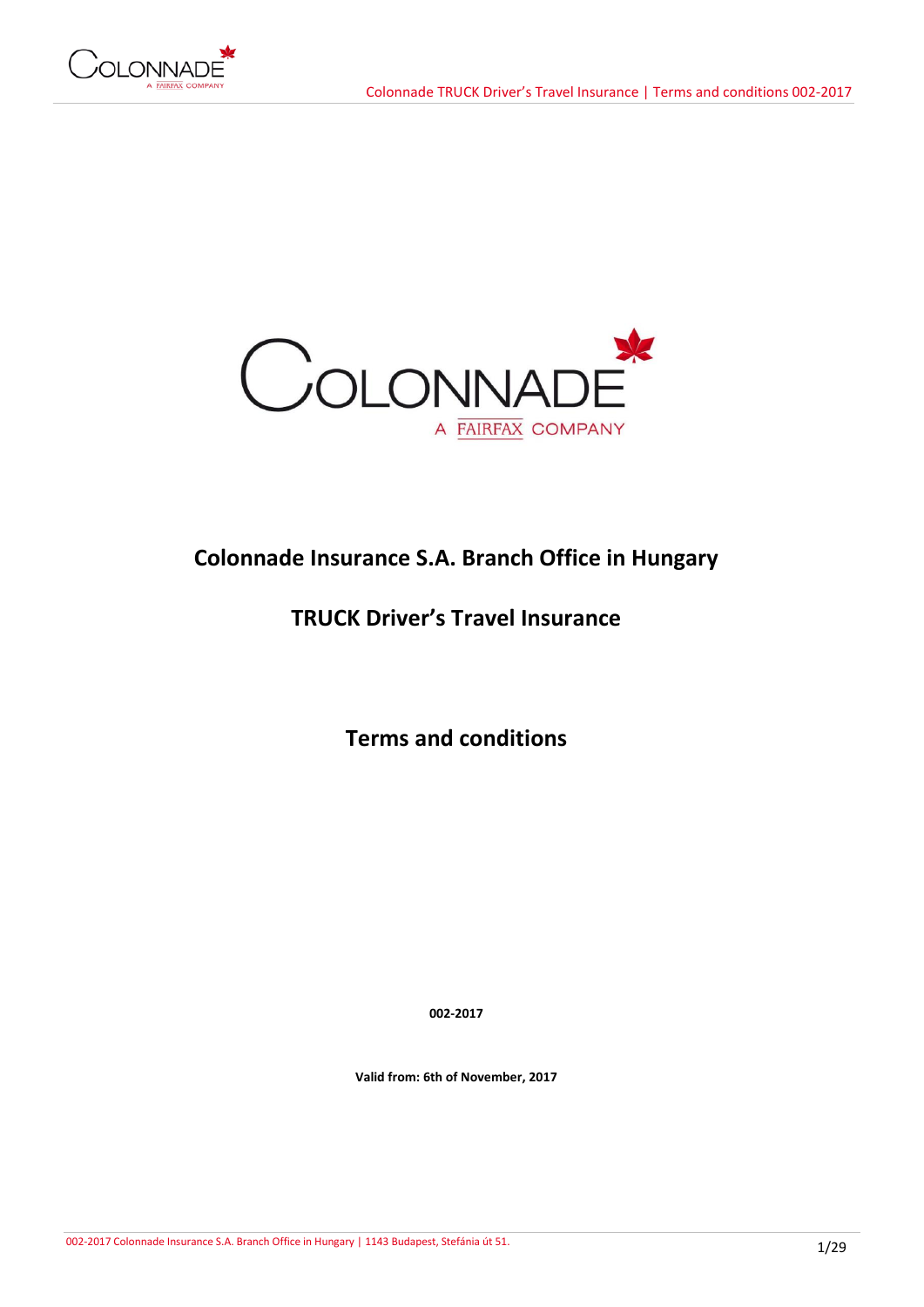

# **General Policy Definitions applicable to all Sections**

Certain words in this policy have a specific meaning. They have this specific meaning wherever they appear in the policy, schedule, payment tables or endorsements and are shown in *italic print*.

# *Accident*

A sudden and unexpected event caused by visible and external means.

# *Any One Accident Limit*

The maximum amount the *Insurer* will pay in the aggregate under this and any other personal accident insurance issued by the *Insurer* in the *Policyholder's* name in respect of all *Insured Persons* suffering *Accidental Bodily Injury* in the same *Accident* or series of *Accidents*  contributed to, caused by, or consequent upon the same original event.

# *Annual Salary*

The total gross basic annual salary excluding payments for overtime, commission or bonus payable by the *Policyholder* to the *Insured Person* at the date *Bodily Injury* is sustained. For weekly paid *Insured Persons Annual Salary* will be calculated by taking the average gross basic weekly salary of the *Insured Person* for the thirteen weeks prior to sustaining *Bodily Injury* and multiplying this amount by fifty-two.

## *Associated Company*

A company or organisation of the *Policyholder* whose name has been advised to and accepted by the *Insurer.*

## *Motor Vehicle Travel*

While an *Insured Person* is getting in and out of, travelling in, loading or unloading, carrying out emergency road-side repairs to and refuelling a motor vehicle owned, hired by or leased to the *Policyholder*, or any vehicle temporarily replacing it

## *Beneficiary*

In case of death of the *Insured Person*, the *Beneficiary* is*,* unless otherwise confirmed in writing by the *Insured Person,* a legal heir according to the laws of Hungary. For all other benefits, the *Beneficiary* is the *Insured Person.*

# *Bodily Injury*

Injury to the body caused by an Accident which occurs during the Period of Insurance and not by any gradual cause. It does not include:

- Sickness, unless this results from injury to the body;
- post-traumatic stress disorder; or
- a psychological or psychiatric illness or condition except incurable insanity where such condition is a direct consequence of an Accident.

#### *Business Trip*

Any trip undertaken primarily for the purpose of the *Policyholder's* business which commences during the *Period of Insurance* and is scheduled to last for a maximum duration of 180 days unless agreed otherwise in writing by the *Insurer*. Non-business activities are covered during the duration of a *Business Trip.*

#### *Child*

Any child of the *Insured Person* who is unmarried and under 19 years of age or 25 years of age if in full-time education.

#### *Daily Wage*

For monthly paid *Employees* this will be calculated by dividing the *Insured Persons Annual Salary* by three hundred and sixty five.

# *Daily Net Wage*

For monthly paid *Employees* this will be calculated by dividing the *Insured Persons Annual Salary* by three hundred and sixty five and by deducting the amount of personal income tax and other contributions to be paid by the *Insured* under the relevant law.

#### *Daily Gross Wage*

For monthly paid *Employees* this will be calculated by dividing the *Insured Persons Annual Salary* by three hundred and sixty five.

# *Deductible*

An amount shown on the *Schedule* as a percentage or a fixed amount, which will be deducted from each claim payment for a specific benefit*.*

# *Employee*

Any person employed by the *Policyholder***.**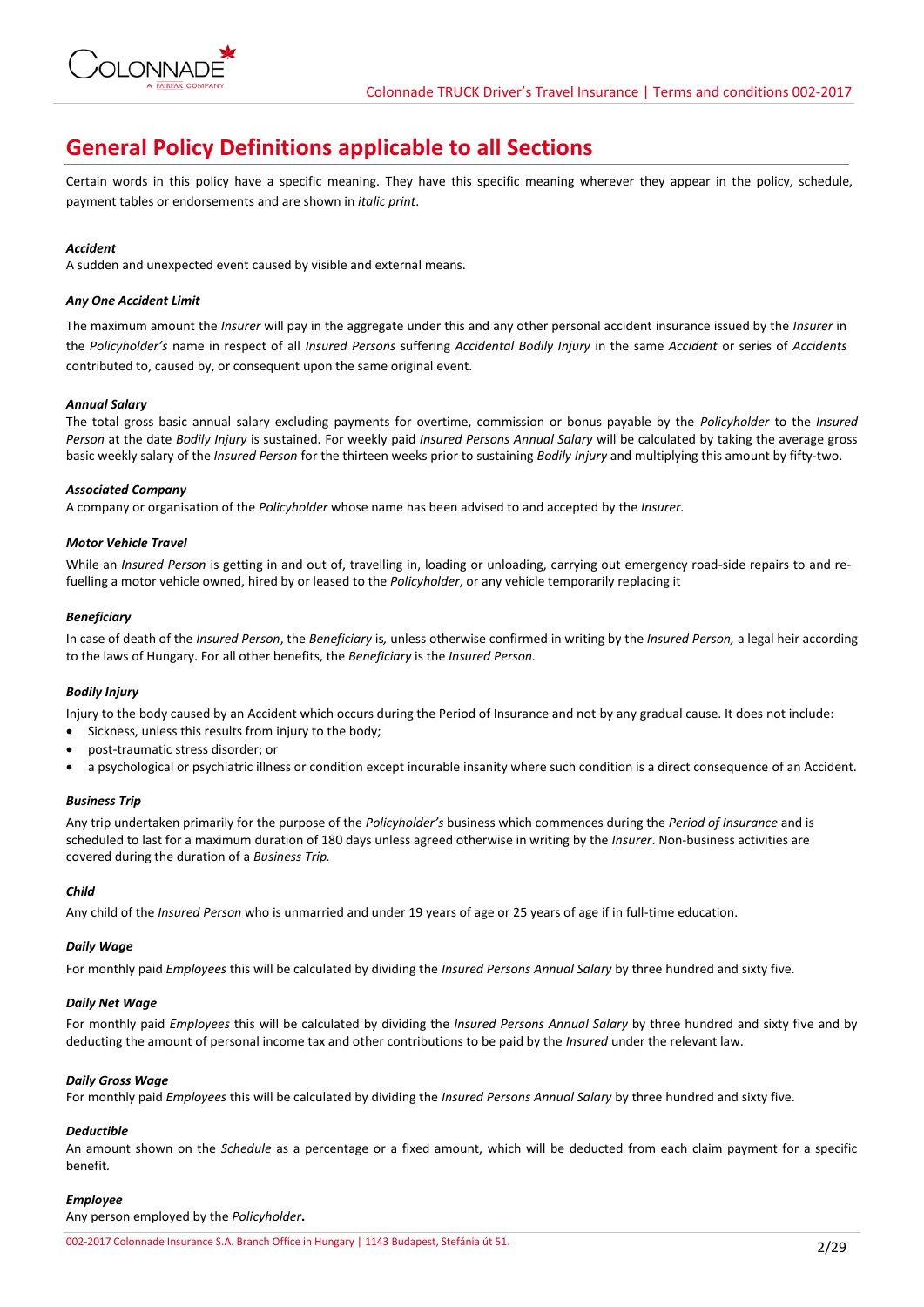

# *Insured Person*

Any person shown in the Schedule as being an Insured Person. Cover applies until the end of the Period of Insurance or the date upon which the Insured Person ceases being an Employee of the Policyholder, whichever occurs first unless otherwise agreed in writing by the Insurer.

#### *Insurer*

Insurer means Colonnade Insurance S.A. Branch Office in Hungary (H-1143 Budapest, Stefánia út 51.; Company registration number: Registry Court 01-17-000514; Phone number: +36 1 460 1400; Mailing address: 1442 Budapest, Pf. 101.) Founder of Colonnade Insurance S.A. Branch Office in Hungary: Colonnade Insurance S.A. (20, Rue Eugéne Ruppert, L-2453 Luxemburg), registered by Registre de Commerce et des Sociétés, Luxemburg, register number : B 61605, licence issued by Grand-Duche de Luxemburg, Minister des Finances, Commissariat aux Assurances (L-1840 Luxemburg, Bureaux: 7, Boulevard Joseph II.) licence number: S 068/15.

#### *Insurance Act*

Act LXXXVIII on Insurers and Insurance Activity of 2014 and any amendments

#### *Medical Practitioner*

Any suitably qualified and registered Medical Practitioner other than:

- an Insured Person,
- a member of the immediate family of an Insured Person,
- an Employee.

# *Operative Time*

The period of time during the *Period of Insurance* during which the *Policyholder* or an *Insured Person* is covered by this policy (as outlined in the *Schedule* and described later in this policy wording).

#### *Partner*

Is a person under age 80 who permanently living in the same household with the *Insured Person.* but not legally related to.

#### *Period of Insurance*

The period shown in the Schedule.

#### *Permanent Country of Residence*

A country in which an Insured Person resides or has resided for a period of 6 months or longer in the previous 12 months.

#### *Policyholder*

The insured company or organisation shown in the Schedule.

#### *Schedule*

The document showing details of the cover the Policyholder has bought.

#### *Scheduled Flight*

A flight which originates or ends at an internationally recognised airport according to the published schedule of an airline.

## *Carrier*

Any licensed operator of a land, sea or air vehicle for the transportation of fare paying passengers.

#### *Scheduled Flight Accumulation Limit*

The maximum amount the Insurer will pay in the aggregate under this and any other personal accident insurance issued by the Insurer in the Policyholder's name in respect of all Insured Persons suffering Bodily Injury in the same Scheduled Flight Accident or series of Scheduled Flight Accidents contributed to, caused by, or consequent upon the same original event.

#### *Sickness*

Any fortuitous bodily illness or sickness, diagnosed during the Period of Insurance, but excluding any illness or sickness which arises out of a condition or defect for which medical treatment was advised, sought out, or should have reasonably been sought out, or received within 12 months before the date coverage began.

#### *Sum Insured*

The maximum amount of cover up to which the Policyholder or an Insured Person can claim.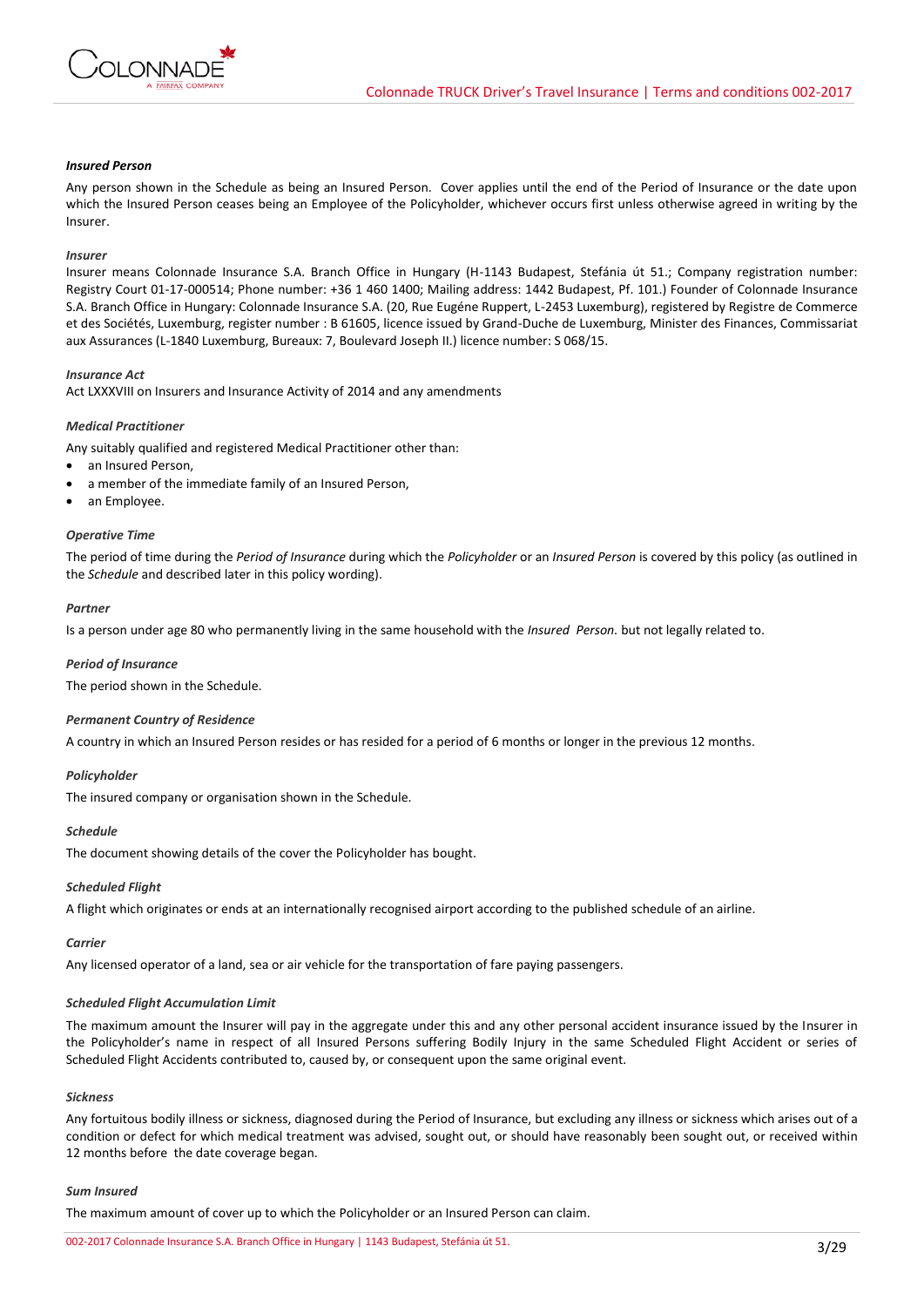

# *Terrorism*

An act, including threats of or actual force or violence by, of any person or group of persons, whether acting alone or on behalf of or in connection with any organisation or Government, committed for political, religious, ideological or ethical purposes or reasons including the intention to influence any government and/or to put the public or any section of the public in fear.

### *Assistance Service*

Colonnade's Emergency Assistance Service with Emergency Helpline: [+36 1 460 1500] (24 Hour)

## *Usual and reasonable costs*

Fees and charges where they are incurred, but not to include charges that would not have been paid if no insurance existed and excluding charges for medical treatment that is not medically necessary either within the Period of Insurance or during the Trip (whichever ends first).

## *Trip*

Any trip which commences during the Period of Insurance and is scheduled to last for a maximum duration of 180 days unless otherwise agreed in writing by the Insurer.

## *War*

Any activity arising out of, or attempt to participate in, the use of military force between nations, civil war, revolution and invasion., insurrection, use of military power or usurpation of government or military power, intentional use of military force to intercept, prevent, or mitigate any known or suspected act of Terrorism.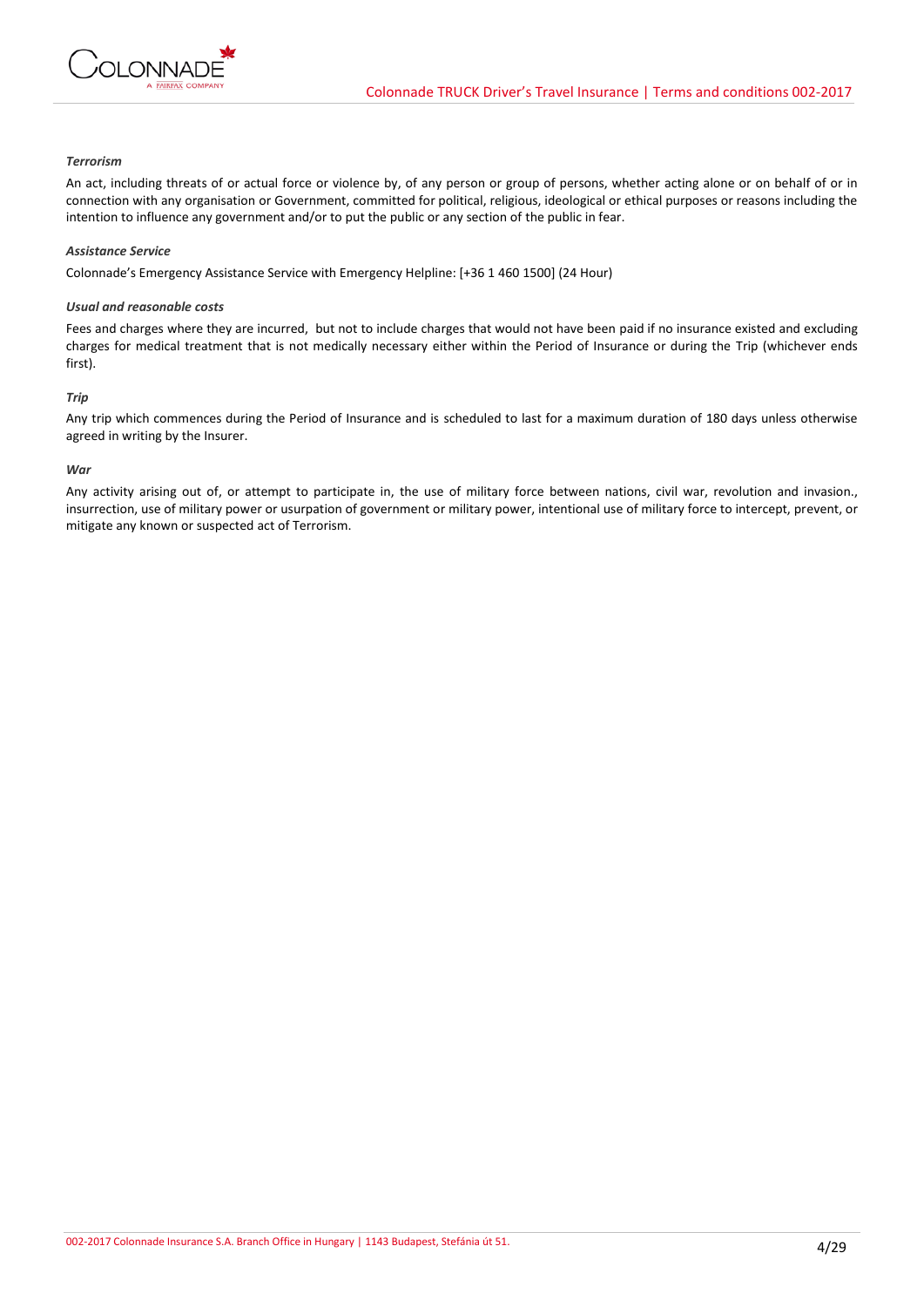

# **General Policy Conditions**

## *Assignment*

This policy will not be assigned unless otherwise agreed by the Insurer in writing.

## *Associated companies*

If relevant, and subject to the Insurer's prior written consent, this policy will cover Associated Companies as long as a list of these companies has been provided to and accepted by the Insurer. If the business activities of the Policyholder changes from those advised to the Insurer, the Policyholder must tell the Insurer immediately.

## *Change in Risk*

The Policyholder must tell the Insurer immediately of any significant changes its business activities during the Period of Insurance, including any acquisition, establishment or disposal of companies or operations. The policy will cover such changes only with the prior written consent of the Insurer.

## *Start of risk assumption*

The *Insurer* starts assume liability within the Period of Insurance, when the Insurance Premium is paid by the Policyholder, unless otherwise agreed in writing by the Policyholder and the Insurer.

## *Cancellation of Cover*

The policy under these conditions is for an indefinite term. Within this, one period means one calendar year starting the effective date as shown in the Schedule as agreed by the by the Policyholder and Insurer.

The *Insurer* and the *Policyholder* can cancel this Policy under the *Period of Insurance* by giving written notice 30 days before the end of the *Period of Insurance*.

In case of cancellation the premium for the period up to the date when the cancellation takes effect will be calculated and any unearned portion of the premium paid will be returned. If the *Policyholder* cancels this policy the premium paid will be returned subject to a minimum retention by the *Insurer* of 100 000 HUF or one third of the annual premium, whichever the greater, provided no claim has been paid or is payable and no incident has occurred which could give rise to a claim under this policy.

#### An *Insured Person* cannot cancel this policy.

If the *Insurer* or the *Policyholder* does not make a written declaration 30 days before the anniversary stating the opposite, the *period of insurance* will be automatically renewed with the last known number of the insured persons and sums insured and as such a new *Period of Insurance* commences.

#### *Data Protection*

#### The *Policyholder*

- 1) confirms that the *Policyholder* provides all personal data of *Insured Persons* needed for the purpose of administering the cover under this policy (as defined by the Insurance Act) with the consent of the *Insured Persons* to whom the personal data refers;
- 2) acknowledges that the *Insurer* will process such personal data only for the purpose of administering the insurance provided under this policy and claims made under this policy for as long as any claim may be asserted against the *Insurer*.

## *Failure to comply with policy conditions*

Where the *Policyholder* or an *Insured Person* does not comply with any obligation to act in a certain way specified in this policy, payment of the *Policyholder* or an *Insured Person's* recovery under any claim may be affected.

#### *Fraud*

Any fraud, deliberate dishonesty, or hiding information connected with a claim, will make this policy invalid. If the *Insured Person* hides any information connected with a claim, the *Insurer* may invalidate the claim.

# *Information provision*

Within 14 days after the end of *Period of Insurance* (or earlier if requested by the *Insurer*) the *Policyholder* shall furnish the *Insurer* with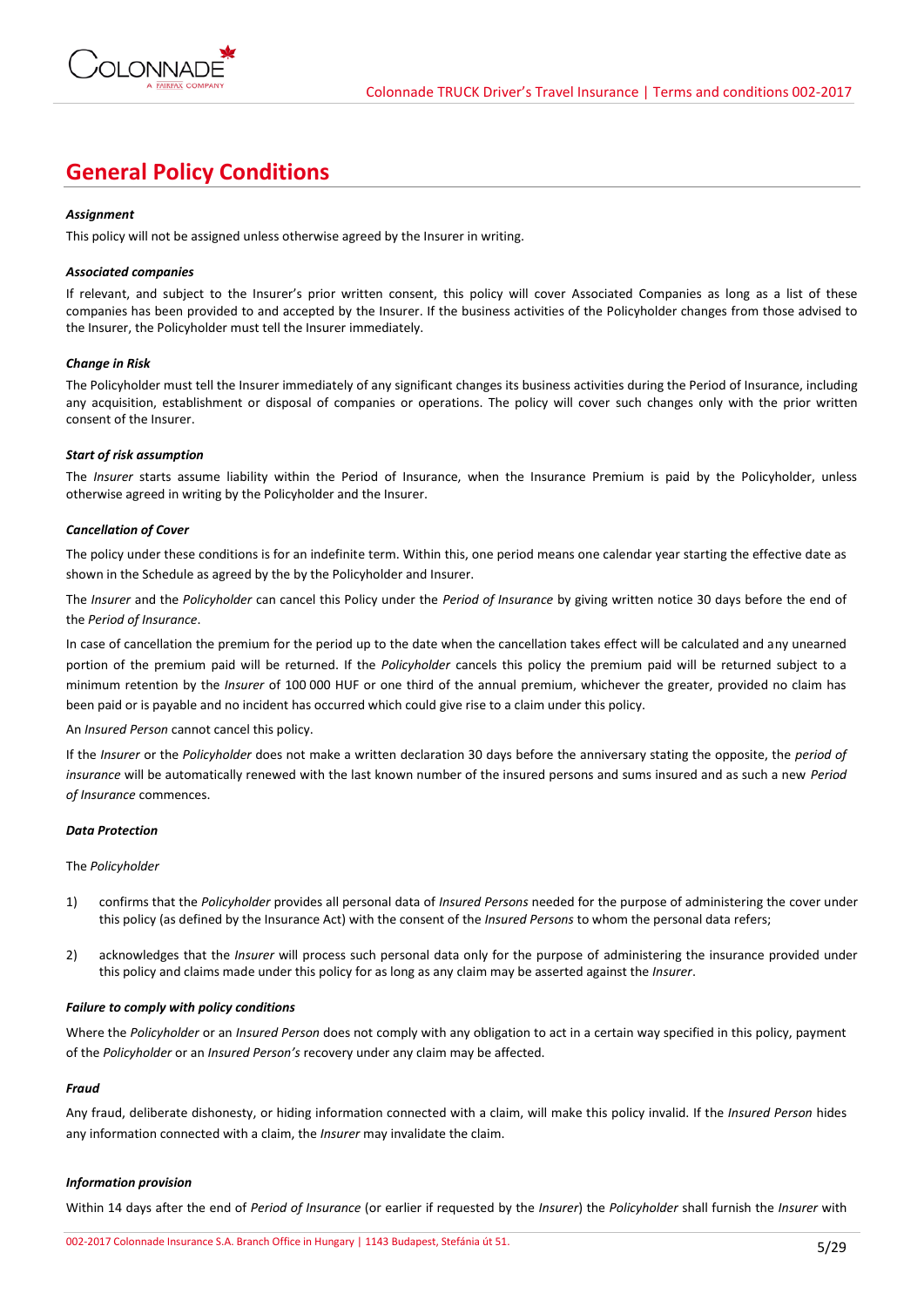

the total number of insured vehicles number plates or the total number of insured persons specified in the *Schedule*.

## *Law and Jurisdiction*

This policy is a contract of insurance between the *Policyholder* and the *Insurer*. It will be governed by the laws of Hungary and will be subject to the exclusive jurisdiction of Hungarian Courts.

### *Notices*

Any notice served by the *Policyholder* or an *Insured Person* under this policy must be sent to the following address unless otherwise agreed in writing by the *Insurer:*

#### The Accident and Health Manager

### **Colonnade Insurance S.A. Branch office in Hungary**

1139 Budapest, Váci út 99. Hungary

Any notice served by the *Insurer* shall be sent to the *Policyholder's* address as stated in the *Schedule*

## *Other Insurances*

If at the time of a claim there is another insurance policy in the *Policyholder's* name which covers the *Policyholder* or the *Insured Person* for the same expense or loss, the *Insurer* will only pay a proportion of the claim, determined in proportion to the cover provided by each of the policies, except for Accidental death and Permanent disability, which are payable in full.

# *Other Interests*

No person other than the *Policyholder, Insured Person* or *Beneficiary* is entitled to make a claim under this policy.

## *Premium*

The *Policyholder* is liable to pay the *Premium* stated in the *Schedule* by the *Premium Due Date* as stated in the *Schedule,* unless otherwise agreed in writing by the *Policyholder* and the *Insurer*. Should the *Policyholder* fail to settle the insurance *Premium* on or before the due date, the *Insurer* shall be entitled to request payment in writing, by granting a 30-day grace period and also warning the *Policyholder* to the consequences of non-payment. The insurance contract shall terminate retroactively with effect of the original due date if the grace period expires without the *Policyholder* settling the insurance *Premium*, unless the *Insurer* takes legal action as to the enforcement of its claim before court without delay. In such case the *Policyholder* shall be entitled to request the *Insurer* to reactivate the insurance coverage within one hundred and twenty days from the date of termination of the insurance contract. The *Insurer* may reactivate the insurance coverage under the terms and conditions of the terminated contract on condition that the formerly due insurance premium is paid.Should the *Policyholder* fail to pay the due insurance *Premium* (premium installment) and the *Insurer* fail to send its request of payment as stated above, the contract shall terminate at the end of the insurance period.

#### *Premium adjustment*

The Premium adjustment is calculated on the basis of the difference between the estimated number of travel days (upon which Premium Section B shown on the *Schedule* was calculated) and the actual number of travel days (as provided by the *Policyholder*) multiplied by the premium for 1 travel day by occupational categories shown on the *Schedule*.

The *Insurer* shall waive the Premium adjustment if it is less than 50.000 HUF and less than 10% of the Premium Section B shown on the *Schedule*. If not, the Premium adjustment shall be due and payable to the *Insurer* or *Policyholder* within 30 days after the end of *Period of Insurance.*

Premium under this Policy (Premium shown on the *Schedule* plus Premium adjustment) shall not be less than 50.000 HUF or one third of the total Premium shown on the *Schedule*, whichever the greater, irrespective of any change in the number of travel days.

#### *Reasonable Care*

The *Policyholder* and each *Insured Person* must take all reasonable steps to avoid and/or minimise any loss or damage and must also make every reasonable effort to recover any property covered by this policy which has been lost or stolen.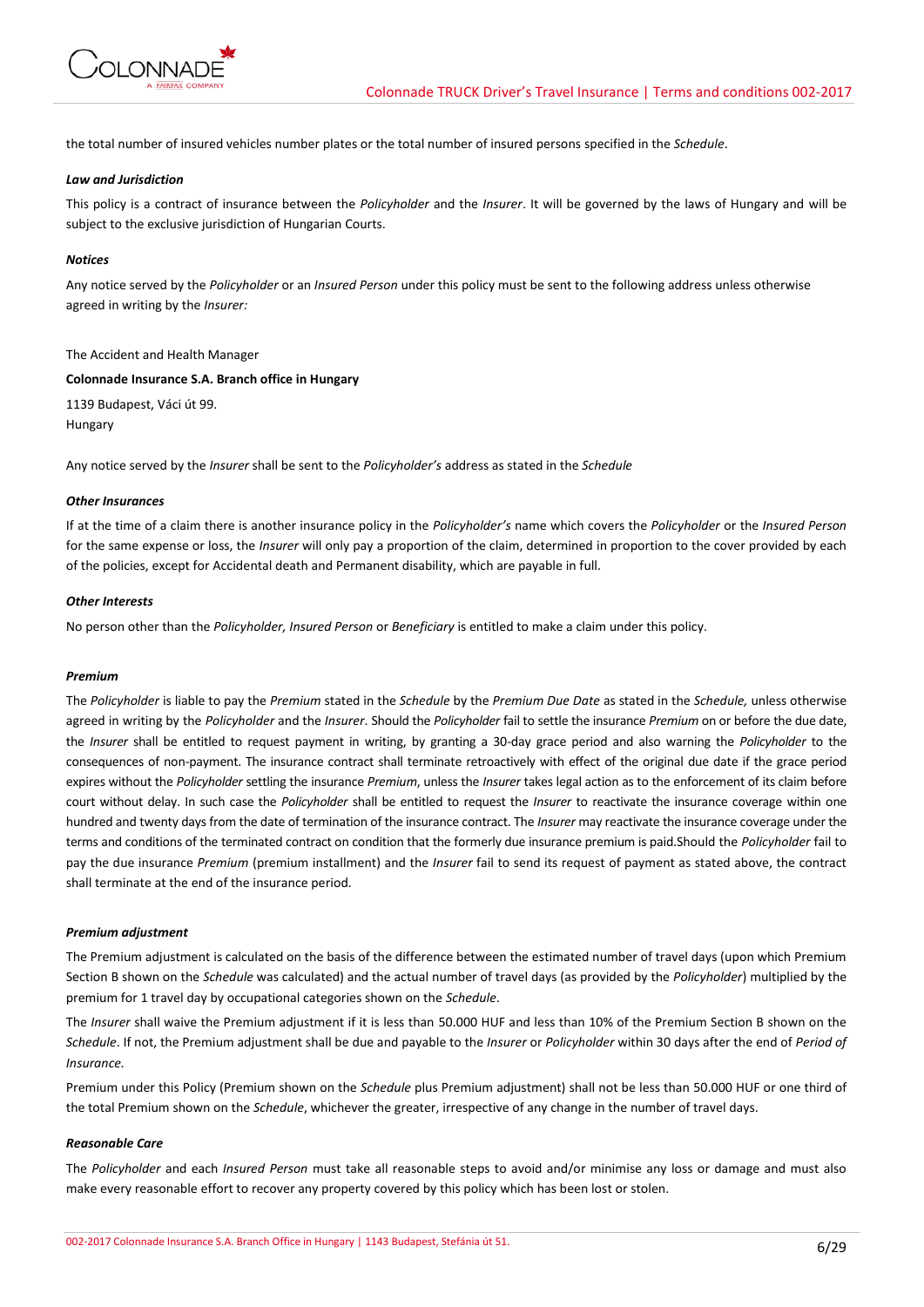

## *Sanctions Exclusion*

The Insurer shall not be deemed to provide cover and the Insurer shall not be liable to pay any claim or provide any benefit hereunder to the extent that the provision of such cover, payment of such claim or provision of such benefit would expose the Insurer, its parent company or its ultimate controlling entity to any sanction, prohibition or restriction under United Nations resolutions or the trade or economic sanctions, laws or regulations.

## *Incorrect Information*

In the event that important facts or information disclosed are shown to be incorrect, the *Insurer* may be exempted from its obligations under this policy.

# **General Claims Provisions**

## 1) *Claims Evidence*

The *Policyholder, Insured Person* or *Beneficiary* must provide at its or his or her own expense any documents or evidence (including postmortem examinations) to the *Insurer* in support of a claim.

The *Insurer* may request the documents listed in point 4.

#### 2) *Claims Notification*

The *Policyholder, Insured Person* or *Beneficiary* must tell the *Insurer* as soon as possible of any potential claim and in any case within 30 days from the date of the event giving rise to a claim, but notice of death must be given immediately.

#### 3) *Medical examination*

The *Insurer* may request an *Insured Person* to undergo medical examinations in connection with any claim at the *Insurer's* expense.

#### **In case of a claim the following documents shall be provided to the Insurer**

#### **General documents:**

- Completed and duly signed claim request form (policy number, address, data needed for the transfer of payments)
- Employer's certificate if the employee is covered by a company group insurance;
- Medical documentation (ambulant sheet containing the diagnose of the disease/sickness, final report of the hospital, treatment sheet, histological findings, contact details of the doctor, medical case history, medical documentation of the PCP about any disease/sickness or accident preceding the travel, certification issued by the doctor about the expected recovery date, sick allowance documents, medical documentation stating the extent of the disability, decision of National Medical Expert Institute, medical expert opinion),
- Invoices (invoices about the hospitalization; invoices about the medicaments and the transportation of the patients that are required for the assessment of the insurance benefits, payment certificate, invoice about the issuance of the official documents; invoice about the reparation of baggage, invoice of accommodation, flight booking, taxi, phone, or fuel or any other invoice which proofs the claim)
- Policy report (if available), or other official report/report of any other authority (if available);
- Documents certifying the travel (booking, visa, boarding pass, baggage ticket, copy of the passport stamp, In case of travelling with car, declaration about the exact date of departure)
- Copy of the bank statement, any other certificate of the money exchange;
- Description of the accident, or event including the names of possible eyewitnesses;
- Medical case history, medical documentation of the PCP about any disease/sickness or accident preceding the travel;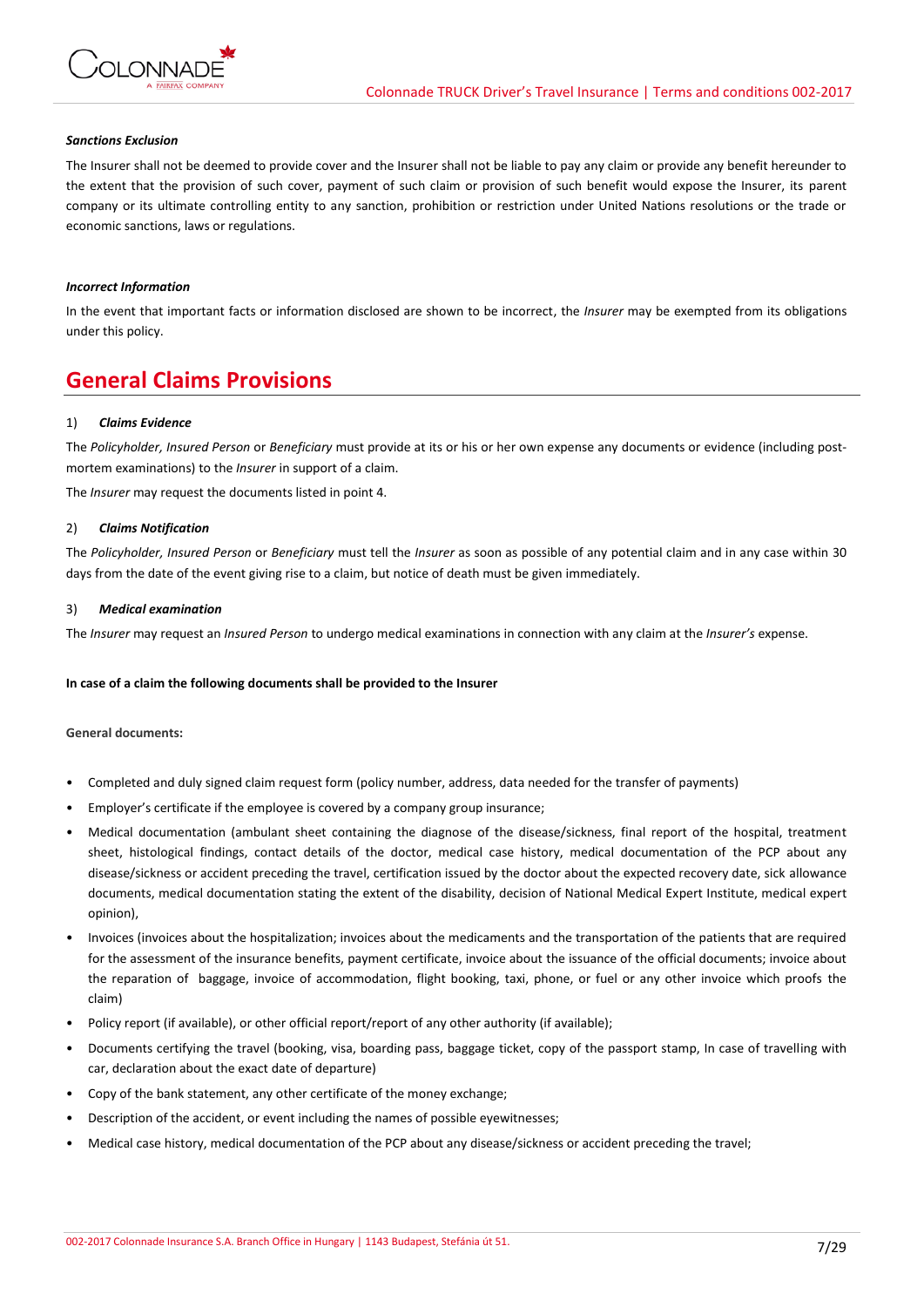

# **Documents requested in relation to the coverages beside the General documents:**

### **In case of accidental death:**

- Death certificate, autopsy report, medical certificate proving the reason of the death;
- Certificate of inheritance, Grant of probate; decision or record of an official procedure (if any);

#### **Permanent Disability (total or partial) due to an accident:**

- Medical documentation stating the extent of the disability, decision of National Medical Expert Institute, medical expert opinion;
- Invoices about retraining expenses, certification of the retraining institution on the training and the participation;

#### **Recovery cash:**

- Sick allowance documents,
- Certification issued by the doctor about the expected recovery date,

#### **Accidental death in a plane crash:**

- Certification of the airline company that the Insured was on the passenger list and travelled on the plane;
- Certification of the Ministry of Foreign Affairs about the plane crash;

## **Personal belongings, baggage, baggage delay:**

- Detailed description about the lost or damage of the baggage;
- 'Passenger Irregularity Report', certification or statement of the airline/transportation company about the damage, lost or injury,
- Certification of the airline/transportation company about the indemnification paid to the passenger,
- Detailed list of the lost and damaged items, containing the purchase price and the date of purchase, Invoices certifying the purchase (if available)
- In case of any damage: invoice about the reparation, or statement that damaged item cannot be repaired,
- check in receipt, baggage ticket, certification of costs and expenses of the reasonable required shopping abroad, certification of receipt of the baggage containing the date, time and name of the passenger

#### **Home transportation of corps and relics:**

Birth certificate, marriage certificate, death certificate, medical certificate proving the reasons of the death, autopsy report;

#### **Legal costs:**

Certification of the power of attorney; certification of the arrest and its circumstances;

**Bail bond:** Certification of the amount of the bail;

**Personal liability insurance:** Power of Attorney;

## **Liability insurance:**

- Power of Attorney; description of the extent of the damage in case of material damage;
- expert opinion of the loss adjustor; opinion of the service center that the damaged good/thing cannot be repaired;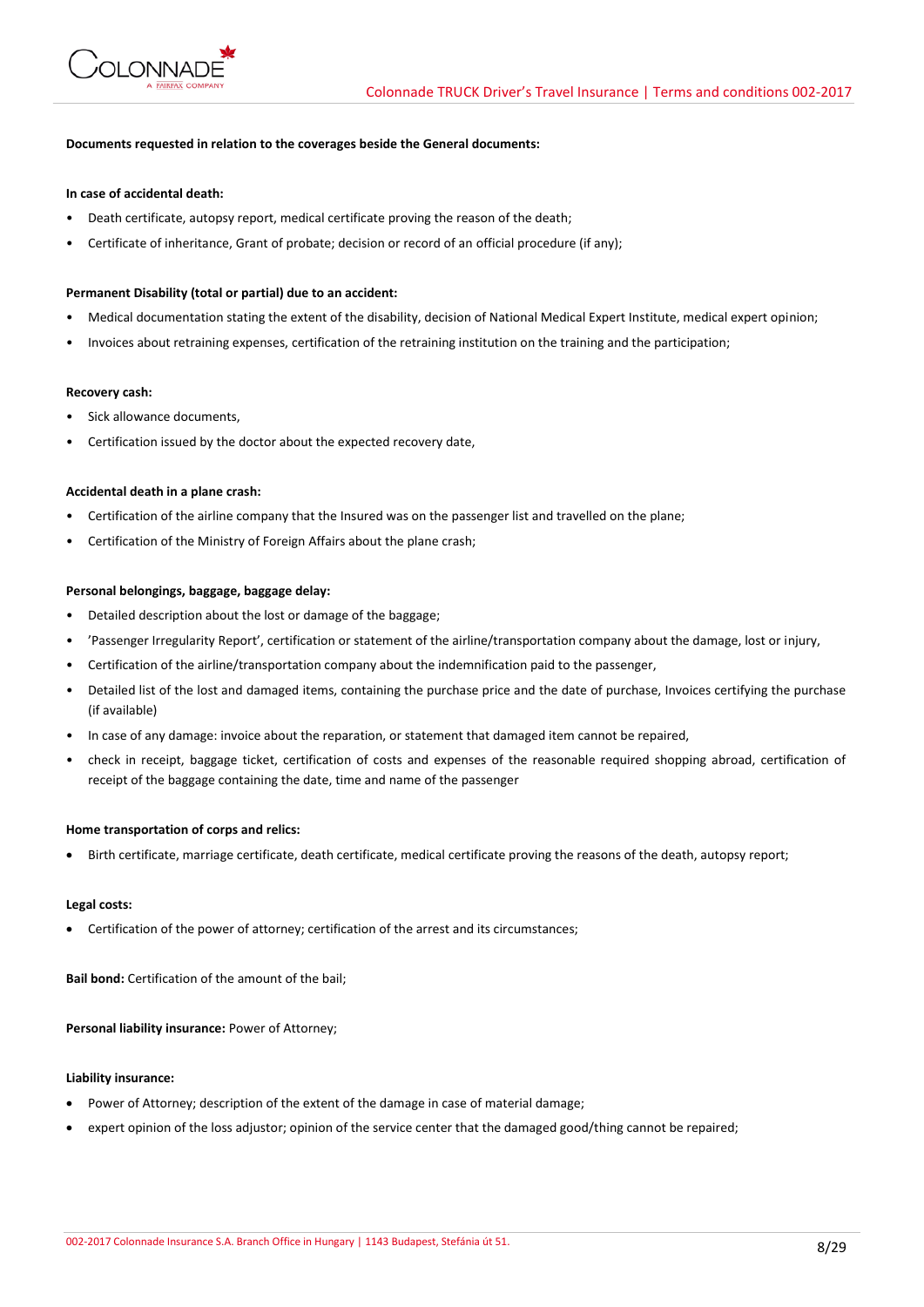

# **General Policy Exclusions**

The Insurer will not pay any claim which is directly or indirectly caused by or contributed to or arising from:

- **1.** Ionising radiations or contamination by radioactivity from any nuclear fuel or from any nuclear waste from the combustion of nuclear fuel;
- **2.** The radioactive toxic explosive or other hazardous properties of any explosive nuclear assembly or nuclear component thereof;
- **3.** The dispersal, application or the release of pathogenic or poisonous biological or chemical materials;
- **4.** War (whether declared or not) unless agreed by the Insurer in writing;
- **5.** Terrorism unless agreed by the Insurer in writing;
- **6.** Intentional self-injury, suicide or attempted suicide, criminal act or attempts to commit a criminal act;
- **7.** Flying except whilst travelling as a commercial passenger on a Scheduled Flight or charter flight;
- **8.** An Accident proved to have occurred due to the influence of alcohol and/or any drug or drugs not prescribed by a medical practitioner and/or where any prescribed drugs have been taken contrary to manufacturer's instructions;
- **9.** AIDS/HIV, or any sexually transmitted disease;
- 10. Active participation in any hazardous sport including parachuting, hang gliding, para-sailing, off-piste skiing, scuba diving, potholing and bungee jumping unless otherwise agreed by Insurer in writing Service, training or duty with any military, police, militia or paramilitary organisation, unless otherwise agreed by Insurer in writing
- **11.** Any Bodily Injury or Sickness that existed prior to the Period of Insurance.
- **12.** for Bodily Injury sustained whilst or as a result of participating in any professional sport activities.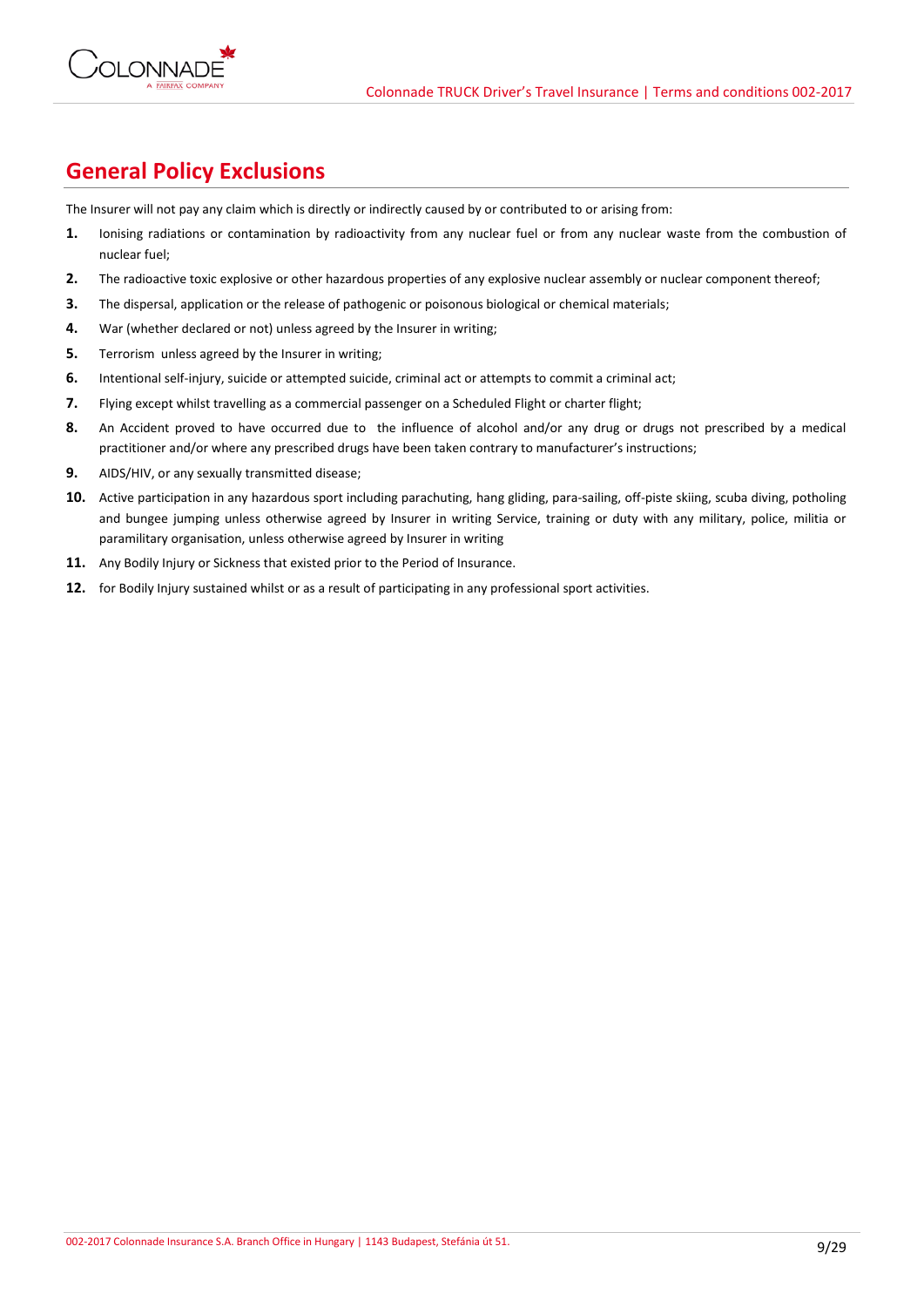# **Exclusions applicable to Section A, B**

- 1. The Insurer will not pay any Benefit where Bodily Injury or death, Disability, or the incurring of Medical Expenses is the result of or is contributed to by:
	- a) Sickness (not resulting from Bodily Injury), or
	- b) any naturally occurring condition or degenerative process, or
	- c) Any gradually operating cause
- 2. The *Insurer* will pay the following benefits only to an *Insured Person* when she/he reaches 80 years of age: Accidental death, Disability, Hospital Cash due to accident. The benefit will be reduced to 20% of the *Sum Insured* shown on the Schedule or 10.000.000.-HUF whichever is less.

"Age" as used above refers to the age of the *Insured Person* on the *Insured Person's* most recent birthday, regardless of the actual time of birth.

# **Exemption of the Insurer**

it is proven, that the accident was caused by the Insured Person's s illegal, intended, or gross negligent behaviour,

An accident will be caused as a consequence of gross negligent behaviour of the Insured Person, if the accident happened:

- in connection with the influence of alcohol of the Insured Person's (higher than 0.8‰ alcohol in the blood),
- during driving by the Insured Person without driving licence, or driving under the influence of alcohol.
- In connection with the influence of drug of the Insured Person

# **Disputes, Complaints, Claims Period and Data Protection**

The *Insurer* will make every effort to ensure that the *Policyholder* or an *Insured Person* receives a good standard of service. If the *Policyholder* or an *Insured Person* is not satisfied with the *Insurer's* service he or she should contact the following organization personally, by phone or written:

**- The General Manager of Colonnade Insurance S.A. Branch Office in Hungary**

(1139 Budapest, Váci út 99., Tel: +36 1 460 1400, Fax: +36 1 460 14-99. ) email[: info@colonnade.hu](mailto:info@colonnade.hu)

**- Hungarian National Bank**

(1013 Budapest, Krisztina krt. 39.)

- **- Financial Arbitration Board**
- (1013 Budapest, Krisztina krt. 39.)

The *Insurer*s' customer complaints policy is attached as Annex 1 to the present Terms and Conditions.

The *Insurer* will do its best to resolve any difficulty direct with the *Policyholder* or an *Insured Person*, but if the *Insurer* is unable to do this to the *Policyholder* or an *Insured Persons* satisfaction, he or she may be entitled to refer any dispute to the Court.

# **The language of client declaration and communication**

The contact and information between the *Insurer* and *Insured Person* occurs in Hungarian.

# **Claims Period**

The period within which a claim under this policy may be made is two years. This period begins when the claim arising out of the policy occurs.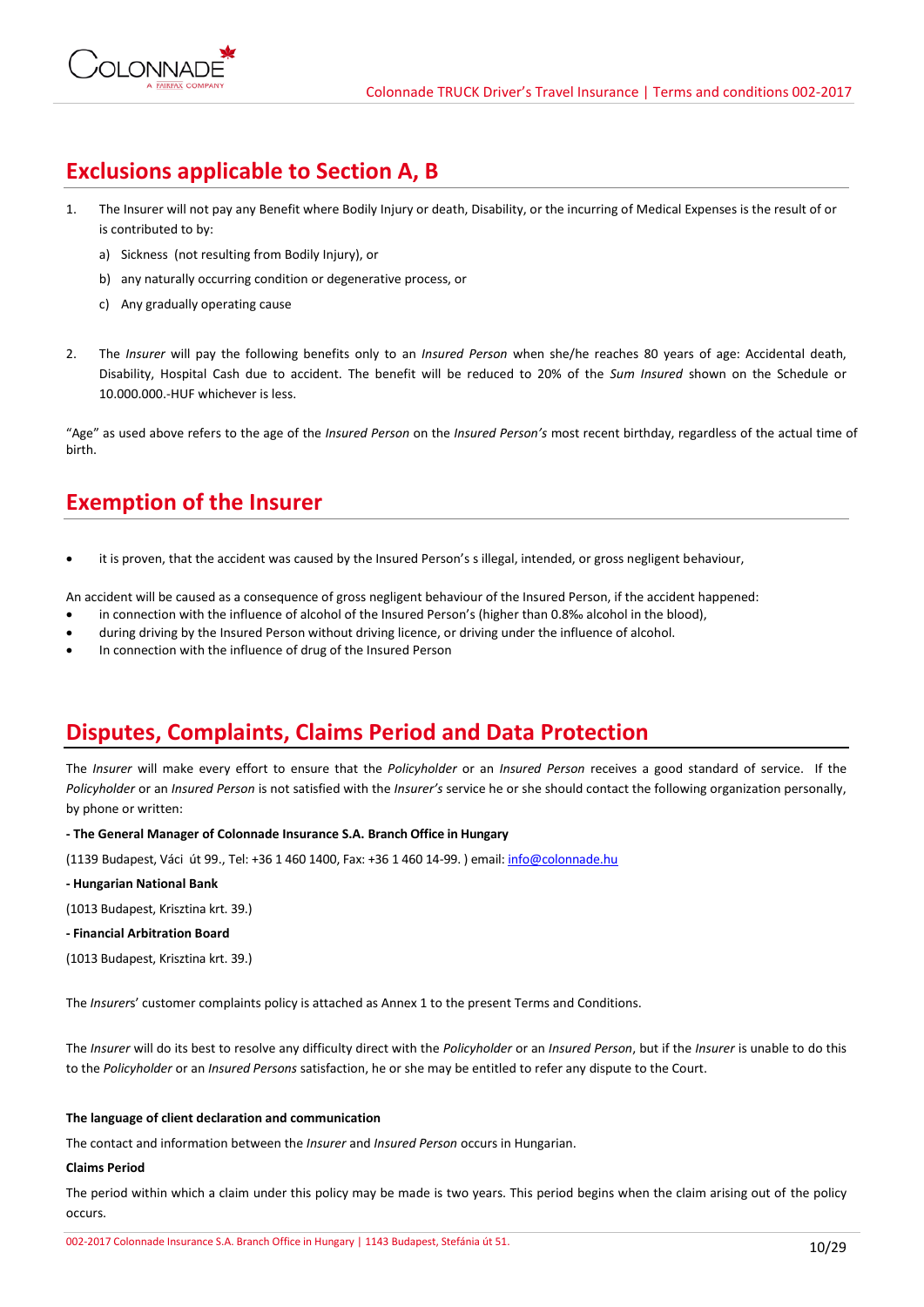

# **Information on professional secrecy and personal data management**

Insurance secret shall mean all data - other than classified information - in the possession of insurance companies, reinsurance companies and insurance intermediaries that pertain to the personal circumstances and financial situations (or business affairs) of their clients (including claimants), and the contracts of clients with insurance companies and reinsurance companies.

Insurance and reinsurance companies are entitled to process the insurance secrets of clients only to the extent that they relate to the relevant insurance contract, with its creation and registration, and to the service. Processing of such data shall take place only to the extent necessary for the conclusion, amendment and maintenance of the insurance contract and for the evaluation of claims arising from the contract or for any other purpose specified in the Insurance Act.

Insurance and reinsurance companies shall obtain the data subject's prior consent for processing data for purposes other than what is contained in Subsection (1) Section 135 of Act LXXXVIII of 2014 (Insurance Act). The client shall not suffer any disadvantage if the consent is not granted, nor shall be given any advantage if it is granted.

Unless otherwise provided for by law, the owners, directors and employees of insurance and reinsurance companies, and all other persons having access to insurance secrets in any way during their activities in insurance-related matters shall be subject to the obligation of professional secrecy without any time limitation.

According to the Act on the Processing and Protection of Personal Data in the Field of Medicine (hereinafter referred to as "PDFM"), insurance companies shall be authorized to process any data pertaining to the medical condition of clients only for those 3 reasons set out in Subsection (1) of Section 135 of the Insurance Act, in accordance with the provisions of PDFM and only in possession of the express written consent of the data subject.

Insurance secrets may only be disclosed to third parties:

- a) under the express prior written consent of the insurance or reinsurance company's client to whom they pertain, and this consent shall precisely specify the insurance secrets that may be disclosed;
- b) if there is no obligation of professional secrecy under the Insurance Act.

The requirement of confidentiality concerning insurance secrets shall not apply to:

- a) the Authority in exercising its designated functions;
- b) the investigating authority and the public prosecutor's office after ordering the investigation;
- c) the court of law in connection with criminal cases, civil actions and non-contentious proceedings, and the judicial review of administrative decisions, including the experts appointed by the court, and the independent court bailiff in connection with a case of judicial enforcement, the principal creditor in debt consolidation procedures of natural persons, the Családi Csődvédelmi Szolgálat (Family Bankruptcy Protection Service), the family administrator, the court;
- d) notaries public, including the experts they have appointed, in connection with probate cases;
- e) the tax authority in the cases referred to in Subsection (2);
- f) the national security service when acting in an official capacity,
- g) the Gazdasági Versenyhivatal (Hungarian Competition Authority) acting in an official capacity;
- h) guardians acting in an official capacity,
- i) the government body in charge of the healthcare system in the case defined in Subsection (2) of Section 108 of Act CLIV of 1997 on Health Care;
- j) bodies authorized to use secret service means and to conduct covert investigations if the conditions prescribed in specific other act are provided for;
- k) the reinsurer and in case of co-insurance, the insurers underwriting the risk,
- l) with respect to data transmitted as governed by law, the bureau of insurance policy records maintaining the central policy records, the claims registry body operating the central claims history register, furthermore, the national transport authority and the Central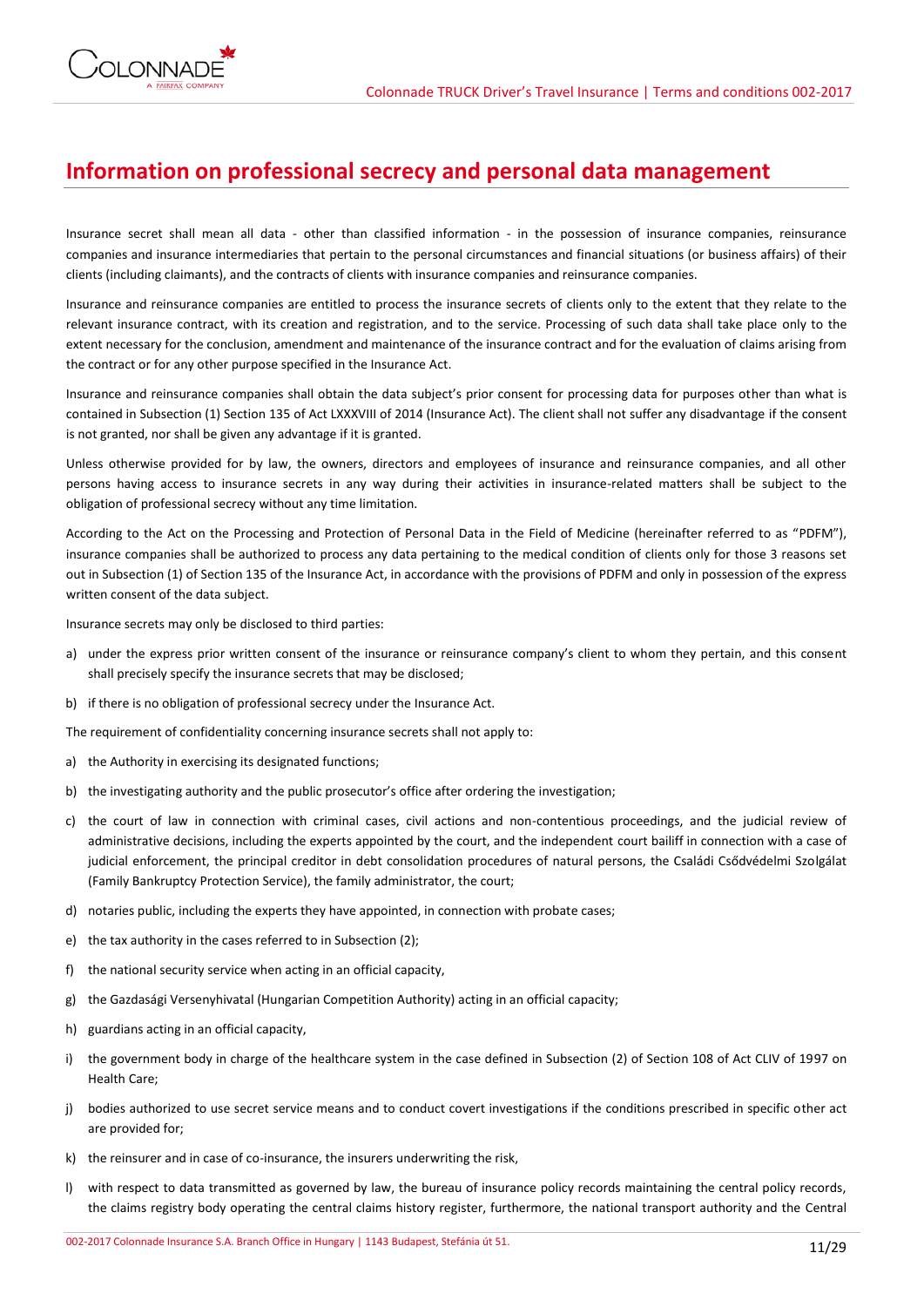

Office for Administrative and Electronic Public Services in respect of any official affairs related to road traffic management tasks concerning motor vehicles not covered by the register [while upon receipt of a written request from a body or person referred to in Paragraphs a)-j), n) and s) of Subsection (1) of Section 138 of the Insurance Act indicating the name of the client or the description of the insurance contract, the type of data requested and the purpose of and the grounds for requesting data, with the exception that the bodies or persons referred to in Paragraphs p)-s) are required to indicate only the type of data requested and the purpose and grounds for requesting it. An indication of the statutory provision granting authorization for requesting data shall be treated as verification of the purpose and legal grounds.

- m) the receiving insurance company with respect to insurance contracts conveyed under a portfolio transfer arrangement, as provided for by the relevant agreement;
- n) with respect to the information required for settlement and for the enforcement of compensation claims, and also for the conveyance of these among one another, the body operating the Compensation Fund and/or the Claims Guarantee Fund, the National Bureau, the correspondent, the Information Centre, the Claims Organization, claims representatives and claims adjustment representatives, or the responsible party if wishing to access - in exercising the right of self-determination - the particulars of the other vehicle that was involved in the accident from the accident report for the purpose of settlement;
- o) the outsourcing service provider with respect to data supplied under outsourcing contracts; the tax auditor in respect to data supplied under tax audit agreements [while, upon receipt of a written request from a body or person referred to in Paragraphs a)-j), n) and s) of Subsection (1) of Section 138 of the Insurance Act indicating the name of the client or the description of the insurance contract, the type of data requested and the purpose of and the grounds for requesting data, with the exception that the bodies or persons referred to in Paragraphs p)-s) are required to indicate only the type of data requested and the purpose and grounds for requesting it. An indication of the statutory provision granting authorization for requesting data shall be treated as verification of the purpose and legal grounds.]
- p) third-country insurance companies and insurance intermediaries in respect of their branches, if they are able to satisfy the requirements prescribed by Hungarian law in connection with the management of each datum and the country in which the thirdcountry insurance company is established has regulations on data protection that conform to the requirements prescribed by Hungarian law;
- q) the commissioner of fundamental rights when acting in an official capacity;
- r) the Nemzeti Adatvédelmi és Információszabadság Hatóság (the National Authority for data Protection and Freedom of Information) when acting in an official capacity.
- s) the insurance company in respect of the bonus-malus system and the bonus-malus rating, and the claims record and the bonusmalus rating in the cases specified in the decree on the detailed rules for the verification of casualties, upon receipt of a written request from a body or person referred to in Paragraphs a)-j), n) and s) of Section 138 of the Insurance Act indicating the name of the client or the description of the insurance contract, the type of data requested and the purpose of and the grounds for requesting data, with the exception that the bodies or persons referred to in Paragraphs p)-s) are required to indicate only the type of data requested and the purpose and grounds for requesting it. An indication of the statutory provision granting authorization for requesting data shall be treated as verification of the purpose and legal grounds.

Pursuant to Paragraph e) of Subsection (1) of Section 138 of the Insurance Act, there shall be no confidentiality obligation concerning insurance secrets in connection with tax matters where the insurance company is required by law to disclose specific information to the tax authority upon request and/or to disclose data concerning any payment made under an insurance contract that is subject to tax liability.

The requirement of confidentiality concerning insurance secrets shall not apply to financial institutions stipulated by the Act on Credit Institutions and Financial Enterprises with regard to an insurance contract related to any receivable arising out of financial service, provided that the financial institution submits its request in writing to the insurance company which contains the name of the client or the insurance contract, all types of data requested, the purpose of the information request and its title.

The disclosure made by the insurance company to the tax authority in compliance with the obligation prescribed in Sections 43/B-43/C of Act XXXVII of 2013 on International Administrative Cooperation in Matters of Taxation and Other Compulsory Payments (hereinafter referred to as "IACA") in accordance with Act XIX of 2014 on the Promulgation of the Agreement between the Government of Hungary and the Government of the United States of America to Improve International Tax Compliance and to Implement FATCA, and on the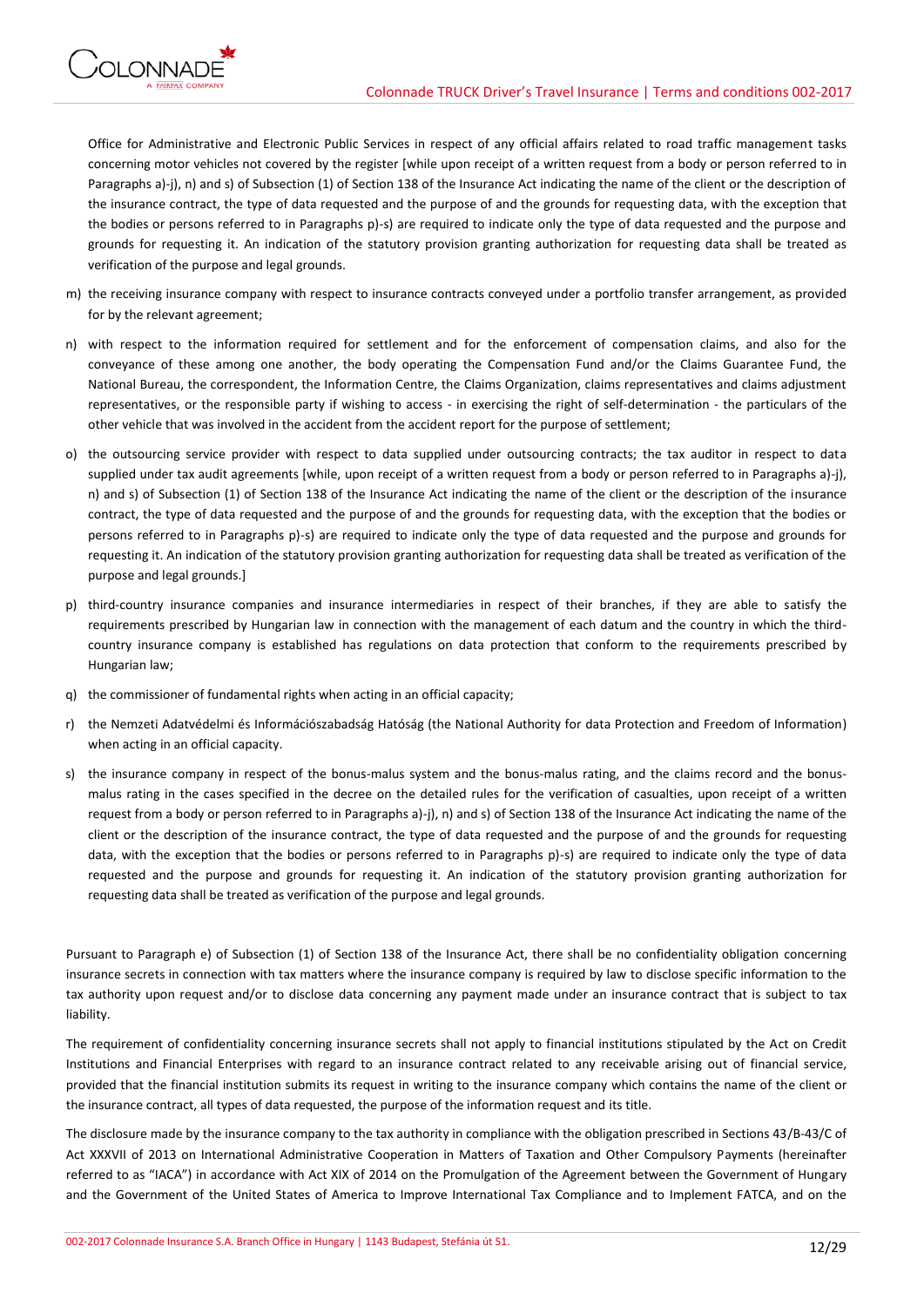

Amendment of Certain Related Acts (hereinafter referred to as "FATCA Act") shall not be construed as violation of insurance secrets.

Insurance and reinsurance companies shall be authorized to disclose the personal data of clients in the cases and to the agencies indicated in Subsections (1) and (6) of Section 138 and in Sections 137, 138 and 140 of the Insurance Act.

The obligation of insurance secrecy shall apply to the employees of the agencies specified in Subsection (1) of Section 138 of the Insurance Act beyond the purview of any legal process.

Insurance and reinsurance companies shall be required to supply information forthwith where so requested in writing by the national security service, the public prosecutor or the investigating authorities under the prosecutor's consent if there is any suspicion that an insurance transaction is associated with:

- a) misuse of narcotic drugs, illegal possession of new psychoactive substances, acts of terrorism, criminal misuse of explosives or blasting agents, criminal misuse of firearms and ammunition, money laundering, or any felony offense committed in criminal conspiracy or within the framework of a criminal organization under Act IV of 1978 in force until 30 June 2013,
- b) unlawful drug trafficking, possession of narcotic drugs, inciting substance abuse, aiding in the manufacture or production of narcotic drugs, illegal possession of new psychoactive substances, acts of terrorism, failure to report a terrorist act, terrorist financing, criminal misuse of explosives or blasting agents, criminal misuse of firearms and ammunition, money laundering, or any felony offense committed in criminal conspiracy or within the framework of a criminal organization under the Criminal Code.

The obligation of confidentiality concerning insurance secrets shall not apply where an insurance or reinsurance company complies with the obligation of notification prescribed in the Act on the Implementation of Restrictive Measures Imposed by the European Union Relating to Liquid Assets and Other Financial Interests.

The disclosure of the group examination report to the dominating member of the financial group during the supervisory oversight proceedings in the case of group supervision shall not constitute a breach of confidentiality concerning insurance secrets and trade secrets.

The obligation to keep insurance secrets shall not apply when:

- a) a Hungarian law enforcement agency makes a written request for information that is considered insurance secret in order to fulfil the written requests made by a foreign law enforcement agency pursuant to an international agreement;
- b) the national financial intelligence unit makes a written request for information that is considered insurance secret acting within its powers conferred under the Act on the Prevention and Combating of Money Laundering and Terrorist Financing or in order to fulfil the written requests made by a foreign financial intelligence unit.

It shall not constitute a violation of insurance secrecy where an insurance or reinsurance company supplies information to a third-country insurance or reinsurance company or a third-country data processing agency:

- a) if the client to whom such information pertains (hereinafter referred to as "data subject") has given his prior written consent, or
- b) if in the absence of the data subject's consent the data is disclosed within the scope, for the purposes and on the legal grounds specified by law, and the level of protection available in the third-country satisfies either of the requirements prescribed in Subsection (2) of Section 8 of Act CXII of 2011 on the Right of Informational Self-Determination and on Freedom of Information (hereinafter referred to as "Info Act").

The provisions governing data disclosure within the domestic territory shall be observed when sending data that is treated as an insurance secret to another Member State.

The following shall not be construed a breach of insurance secrecy:

- a) the disclosure of data compilations from which the clients' personal or business data cannot be identified;
- b) in respect of branches, transfer of data for the purpose of supervisory activities to the supervisory authority of the country where the registered address (main office) of the foreign-registered company is located, if such transfer is in compliance with the agreement between the Hungarian and the foreign supervisory authorities;
- c) disclosure of information, other than personal data, to the minister for legislative purposes and in connection with the completion of impact assessments;
- d) the disclosure of data in order to comply with the provisions contained in the Act on the Supplementary Supervision of Financial Conglomerates.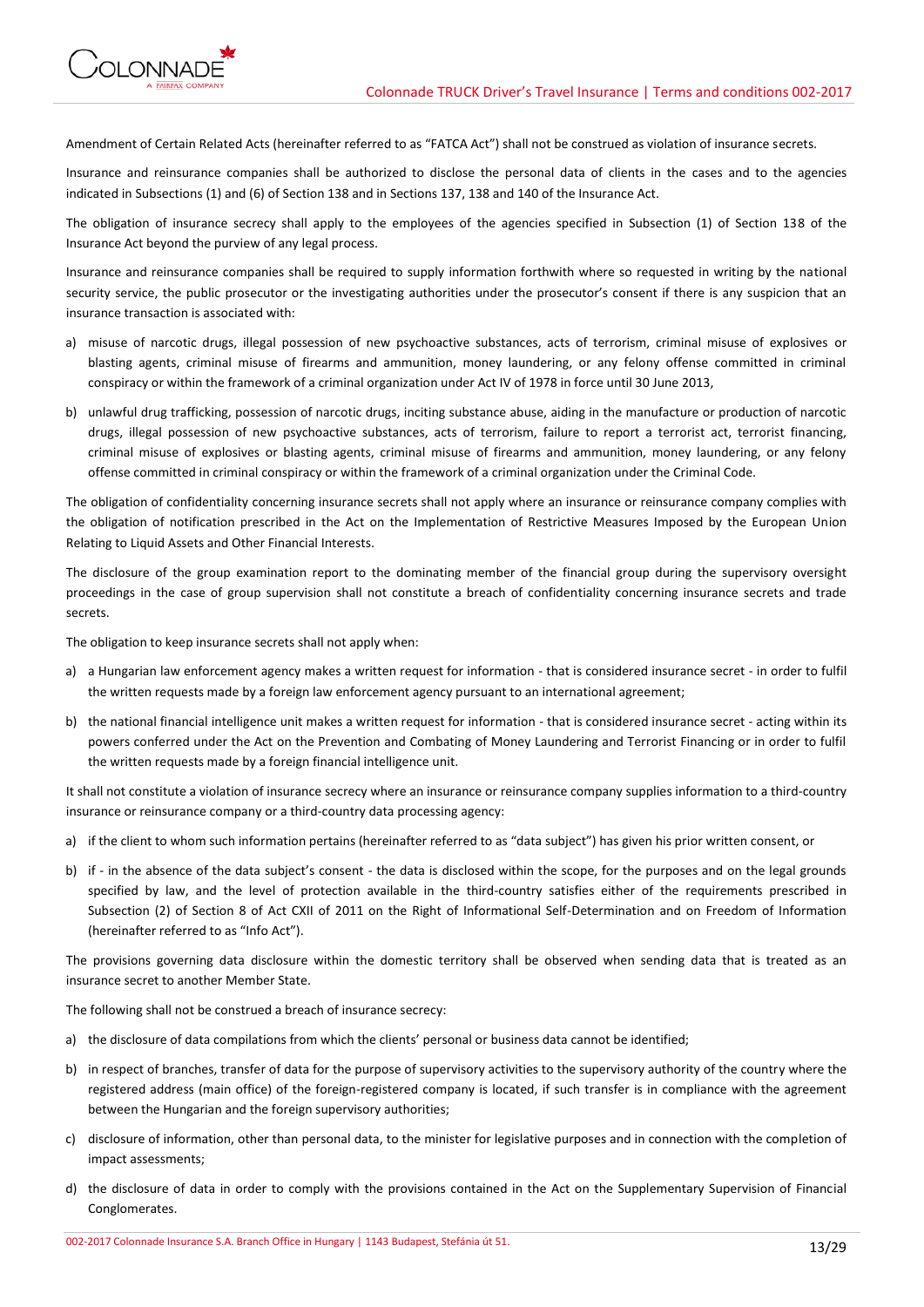

(2) Insurance and reinsurance companies may not refuse to disclose the data specified in Subsection (1) of Section 141 of the Insurance Act on the grounds of protection of insurance secrets.

The personal data indicated in the data transfer records and the data covered by Section 136 of the Insurance Act, or the data treated as special data under the Info Act shall be deleted, respectively, after five years and twenty years following the date of disclosure.

The insurance or reinsurance company shall not be authorized to notify the data subject when data is disclosed pursuant to Paragraphs b), f) and j) of Subsection (1) of Section 138 or Subsection (6) of Section 138 of the Insurance Act.

Insurance and reinsurance companies shall be entitled to process personal data during the life of the insurance or reinsurance contract or other contractual relation, and as long as any claim can be asserted in connection with the insurance, reinsurance or contractual relation.

Insurance and reinsurance companies shall be entitled to process personal data relating to any unconcluded insurance or reinsurance contract as long as any claim can be asserted in connection with the failure of the contract.

Insurance and reinsurance companies shall be required to delete all personal data relating to their current or former clients or to any frustrated contract in connection with which the data in question is no longer required, or the data subject has not given consent, or if it is lacking the legal grounds for processing such data.

(3) Within the meaning of the Insurance Act, the processing of data related to deceased persons shall be governed by the statutory provision on the processing of personal data. The rights of a deceased person in terms of data processing may be exercised by the heir or by the person named as the beneficiary in the insurance contract.

## **Trade secrets of insurance companies and reinsurance companies**

Insurance and reinsurance companies and their owners, any proposed acquirer of a share in an insurance or reinsurance company, as well as the senior executives, non-management officers and employees, agents of insurance or reinsurance companies shall keep any trade secrets made known to them in connection with the operation of the insurance or reinsurance company confidential without any time limitation.

The obligation of confidentiality prescribed in Section 144 of the Insurance Act shall not apply to the following in exercising their designated functions:

- a) the Authority;
- b) the national security service;
- c) the Állami Számvevőszék (State Audit Office);
- d) the Gazdasági Versenyhivatal (Hungarian Competition Authority);
- e) the internal oversight agency tasked by the Government, which controls the legality and propriety of the use of central budget funds;
- f) property administrators;
- g) the Információs Központ (Information Center);
- h) the agricultural damage survey body, the agricultural damage compensation body, the agricultural administration body, and the institution delegated to conduct economic assessments under the supervision of the ministry directed by the minister in charge of the agricultural sector in respect of insured persons claiming any aid for the payment of agricultural insurance premiums.

The disclosure made by an insurance company to the tax authority in compliance with the obligation prescribed in Sections 43/B-43/C of the IACA in accordance with the FATCA Act shall not be construed as violation of trade secrets.

(3) The disclosure of information by the Authority to the European Insurance and Occupational Pensions Authority (hereinafter referred to as "EIOPA") as provided for in Regulation (EU) No. 1094/2010 of the European Parliament and of the Council of 24 November 2010 establishing a European Supervisory Authority (European Insurance and Occupational Pensions Authority), amending Decision No. 716/2009/EC and repealing Commission Decision 2009/79/EC (hereinafter referred to as "Regulation 1094/2010/EU") shall not be construed as violation of trade secrets.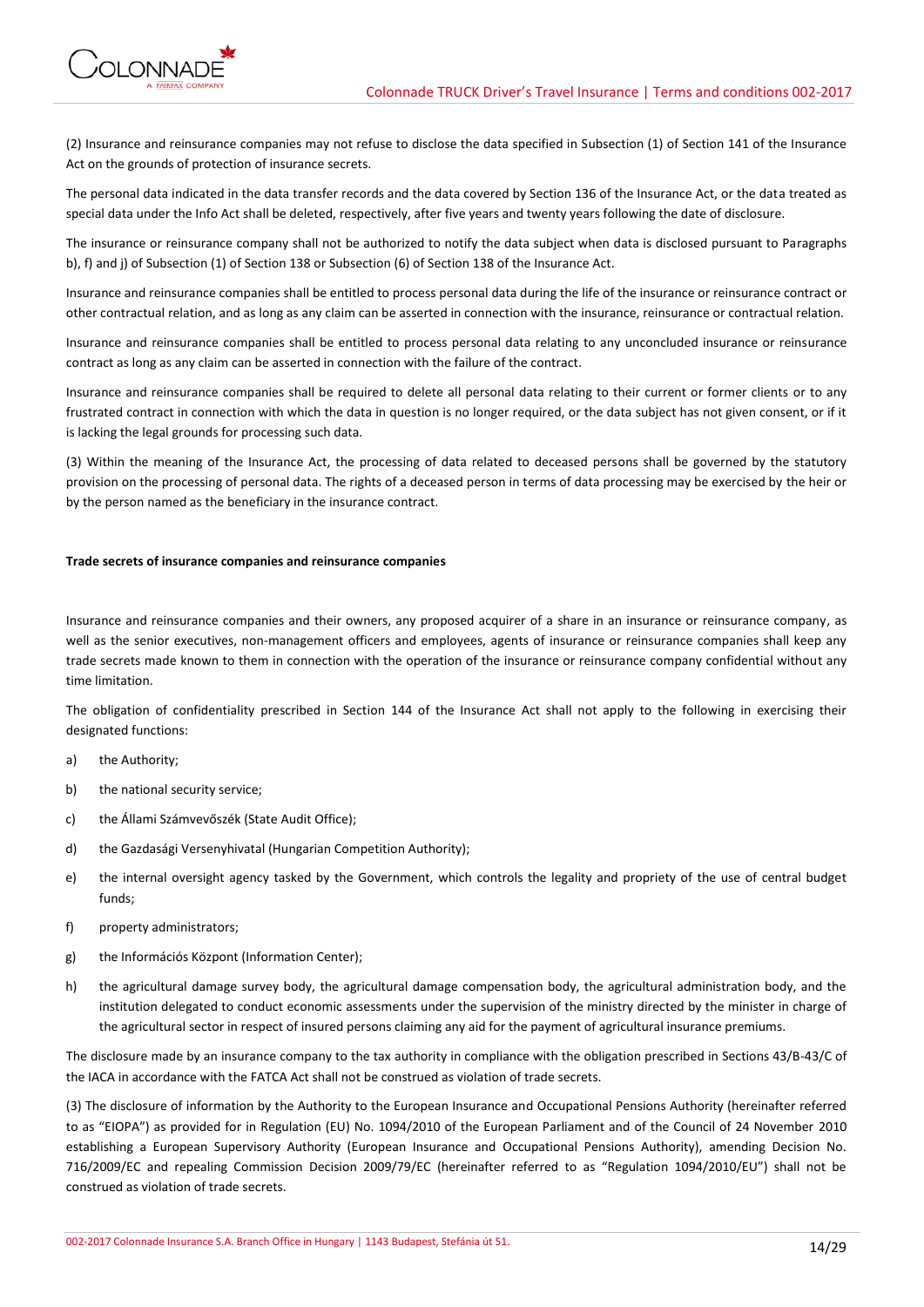

The obligation of confidentiality prescribed in Section 144 of the Insurance Act shall not apply to:

- a) the investigating authority and the public prosecutor's office after ordering the investigation;
- b) the court of law in connection with criminal cases, civil actions and non-contentious proceedings, and the judicial review of administrative decisions, including the experts appointed by the court, and the independent court bailiff in connection with a case of judicial enforcement, and to the court in local government debt consolidation procedures.

(5) The disclosure of information by the Authority to the minister in charge of the money, capital and insurance markets on insurance and reinsurance companies, enabling individual identification, for legislative purposes and in connection with the completion of impact assessments shall not be construed a breach of trade secrecy.

(6) The disclosure of information by the Information Centre in an official capacity shall not be construed a breach of trade secrecy.

The person acquiring any trade secrets shall keep them confidential without any time limitation.

By virtue of the obligation of secrecy, no facts, information, know-how or data within the sphere of trade secrets may be disclosed to third parties beyond the scope defined in the Insurance Act without the consent of the insurance or reinsurance company, or the client concerned, or used beyond the scope of official responsibilities.

The person acquiring any trade secrets may not use such for his own benefit or for the benefit of a third person, whether directly or indirectly, or to cause any disadvantage to the insurance or reinsurance company affected, or its clients.

In the event of dissolution of an insurance or reinsurance company without succession, the business documents managed by the insurance or reinsurance company and the documents containing trade secrets may be used for archival research conducted after sixty years of their origin.

Any information that is declared by the Info Act to be information of public interest or public information, and as such is rendered subject to disclosure may not be withheld on the grounds of being treated as a trade secret or insurance secret.

Other matters relating to insurance secrets and trade secrets shall be governed by the relevant provisions of the Hungarian Civil Code.

# **Data management relating to data exchange between Insurance Companies**

In discharging the obligations delegated by law, or fulfilling their contractual commitments, in order to provide services in compliance with the relevant legislation or as contracted, and to prevent insurance fraud, the Insurance Company shall - in order to protect the interest of risk groups of insureds - have the right to make a request to another insurance company from 1 January, 2015 with respect to data processed by this insurance company and referred to in Subsections (3)-(5) of Section 149 of the Insurance Act in accordance with Subsection (1) of Section 135 thereof, taking into account the unique characteristics of insurance products affected. The request shall contain the information necessary for the identification of the person, property or right defined therein, it shall specify the type of data requested and the purpose of the request. Making a request and complying with one shall not be construed a breach of insurance secrecy.

In this context the Insurance Company may request the following data from other insurance companies:

Data listed in Paragraphs a) to e) of Subsection 3 of Section 149 of the Insurance Act relating to the conclusion and performance of the insurance contracts pertaining to the insurance class stipulated in points 1 and 2 of Section A of Annex 1 of the Insurance Act;

Data listed in Paragraphs a) to e) of Subsection 4 of Section 149 of the Insurance Act relating to the conclusion and performance of the insurance contracts pertaining to the insurance class stipulated in points 5, 6, 7, 8, 9, 16, 17 and 18 of Section A of Annex 1 of the Insurance Act; and

Data listed in Paragraphs a) to c) of Subsection 5 of Section 149 of the Insurance Act relating to the conclusion and performance of the insurance contracts in case of the prior consent of the claimant pertaining to the insurance class stipulated in points 11, 12, and 13 of Section A of Annex 1 of the Insurance Act.

The requested insurance company shall make available to the requesting Insurance Company the data requested in due compliance with the law, inside the time limit specified in the request, or failing this, within fifteen (15) days from the date of receipt of the request.

The requesting Insurance Company shall be allowed to process data obtained through the request for a period of ninety (90) days from the date of receipt. If the data obtained by the requesting Insurance Company through the request is necessary for the enforcement of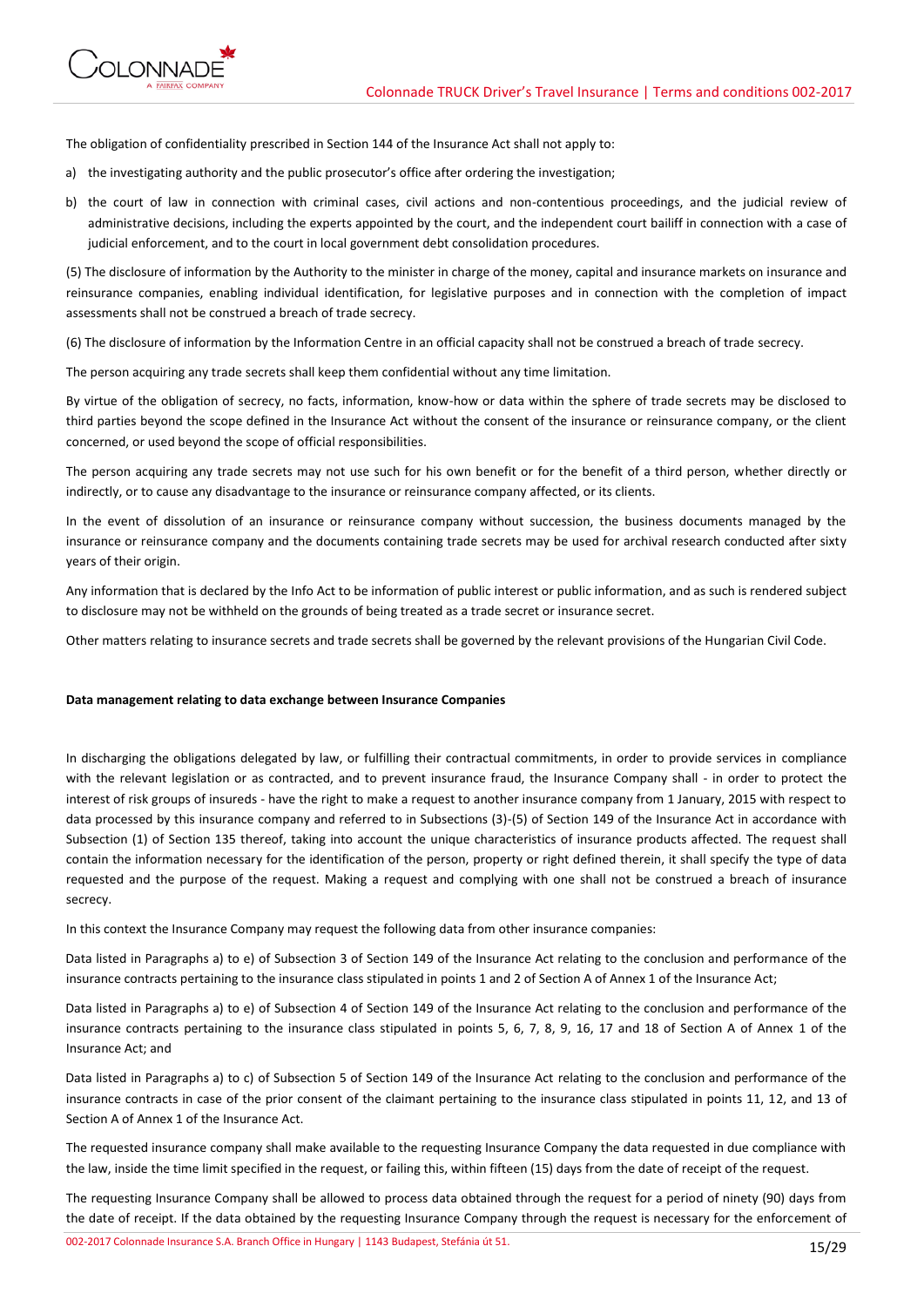

that Insurance Company's lawful interest, the time limit specified above for data processing shall be extended until the enforceable conclusion of the procedure opened for the enforcement of such claim.

If the data obtained by the requesting Insurance Company through the request for the enforcement of the insurance company's lawful interest, and the procedure for the enforcement of such claim is not opened inside a period of one (1) year after the data is received, such data may be processed for a period of one (1) year from the date of receipt. The requesting Insurance Company shall inform the client affected by the request concerning this request and also if the request is satisfied, on the data to which it pertains, at least once during the period of insurance cover.

If the client asks for information regarding his data in accordance with the Info Act and the requesting insurance company no longer has the data to which the request pertains having regard to Subsections 8-10 of Section 149 of the Insurance Act, the client shall be informed thereof.

The requesting Insurance Company shall not be allowed to connect the data obtained through the request relating to an interest insured, with data it has obtained or processed, for purposes other than the above. The requested insurance company shall be responsible for the correctness and relevance of the data indicated in the request."

## **Information on personal data management**

For the purposes of this Chapter and in the light of the provisions on data protection, the Policyholder, Insured, Beneficiary and any other person who are entitled lawfully to the insurance service of the Insurance Company shall be considered its client (hereinafter referred to as: "Client").

The Insurance Company shall be liable for data management and retention, including any data to be provided in the future in connection with the insurance contract.

Personal Data shall mean data relating to a specific (identified or directly or indirectly identifiable by virtue of personal data) Client who is a natural person, as well as conclusions drawn from such data in regard to that relevant Client.

Insurance secret shall mean all data in the possession of the Insurance Company that pertain to the personal circumstances and financial situations or business affairs of the Clients, and the contracts of Clients with the Insurance Companies.

The Insurance Company processes the personal data of Clients only to the extent that they relate to the relevant insurance contract, with its creation and registration, and to the service. The data are provided on a voluntary basis. Pursuant to Act LXXXVIII of 2014 on the Insurance Business, taking into account the purpose of data management, the Insurance Company shall be entitled to manage the Personal Data of its Clients qualifying as Insurance Secret without the explicit consent thereof. The Insurance Company shall be authorized to process any data pertaining to the medical condition of Clients (hereinafter referred to as "Medical Mata") in accordance with the Act on the Processing and Protection of Personal Data in the Field of Medicine and solely in possession of the explicit written consent of the relevant Client. Also, any data pertaining to the medical condition of Clients may only relate to the relevant insurance contract, with its creation and registration, and to the provision of insurance service.

The Insurance Company shall be entitled to process personal data during the life of the insurance contract, and as long as any claim can be asserted by or against it in connection with the insurance.

Unless otherwise provided for by law, the Insurance Company shall be entitled to disclose to Third Parties any data obtained during its conduct of business which qualify as Insurance Secret on the condition that the Client's or its legal representative's written consent precisely specifies the scope of insurance secrets that may be disclosed. Third party shall mean any natural or legal person, or unincorporated business association other than the Client, the data controller or the data processor. As the founder of the Insurance Company, Colonnade Insurance S.A shall not qualify as a Third Party, therefore it shall be entitled to manage any Personal Data and Insurance Secrets of the Clients without their separate written consent.

Any data transfer to the Member States of the European Union and any State which is party to the Agreement on the European Economic Area shall be considered as if the transfer took place within the territory of Hungary. Personal Data of the Clients (including Personal Data qualifying as special data) may be transferred from the country, irrespective of the medium used and the method of transmission, to a data controller managing or data processor processing such data in a Third Country only in case of the explicit consent of the Client and if it is permitted by law, or if any and all criteria of data management set by law are met, and an adequate level of personal data protection provided for by law is ensured during the management and processing of the transferred data in that Third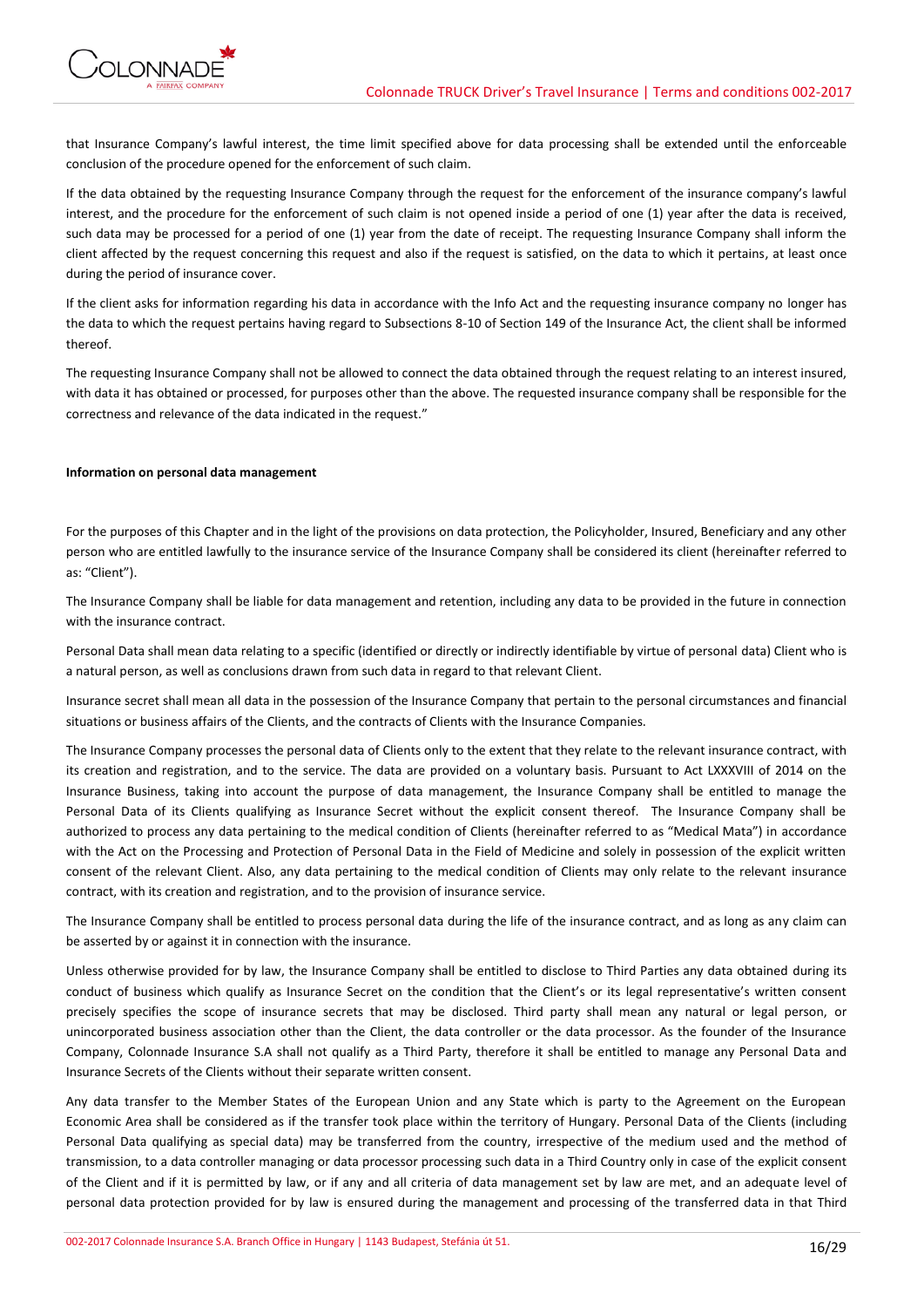Country. Third country shall mean any State that is not a member State of the European Union and which do not qualify as an EEA State.

Upon request of the Client, the Insurance Company shall provide information on any and all Personal Data managed or transferred under the conditions laid down by law. Client may request the Insurance Company to correct and, except for any statutory data management by reasons of public interest, block or delete such data. The Insurance Company shall be required to correct any Personal Data managed according to the request of the Client.

The Insurance Company shall be required to delete all Personal Data relating to their current or former Clients or to any frustrated contract in connection with which the data in question is no longer required, or the Client has not given consent, or if it is lacking the legal grounds for processing such data.

# **Operative Times**

# **Travel**

# **OT1 - Business Trip Outside Hungary**

While an *Insured Person* is on a *Business Trip* outside Hungary cover starting from the time of leaving place of residence or place of work in Hungary whichever occurs last, until return to place of residence or place of work in Hungary whichever occurs first.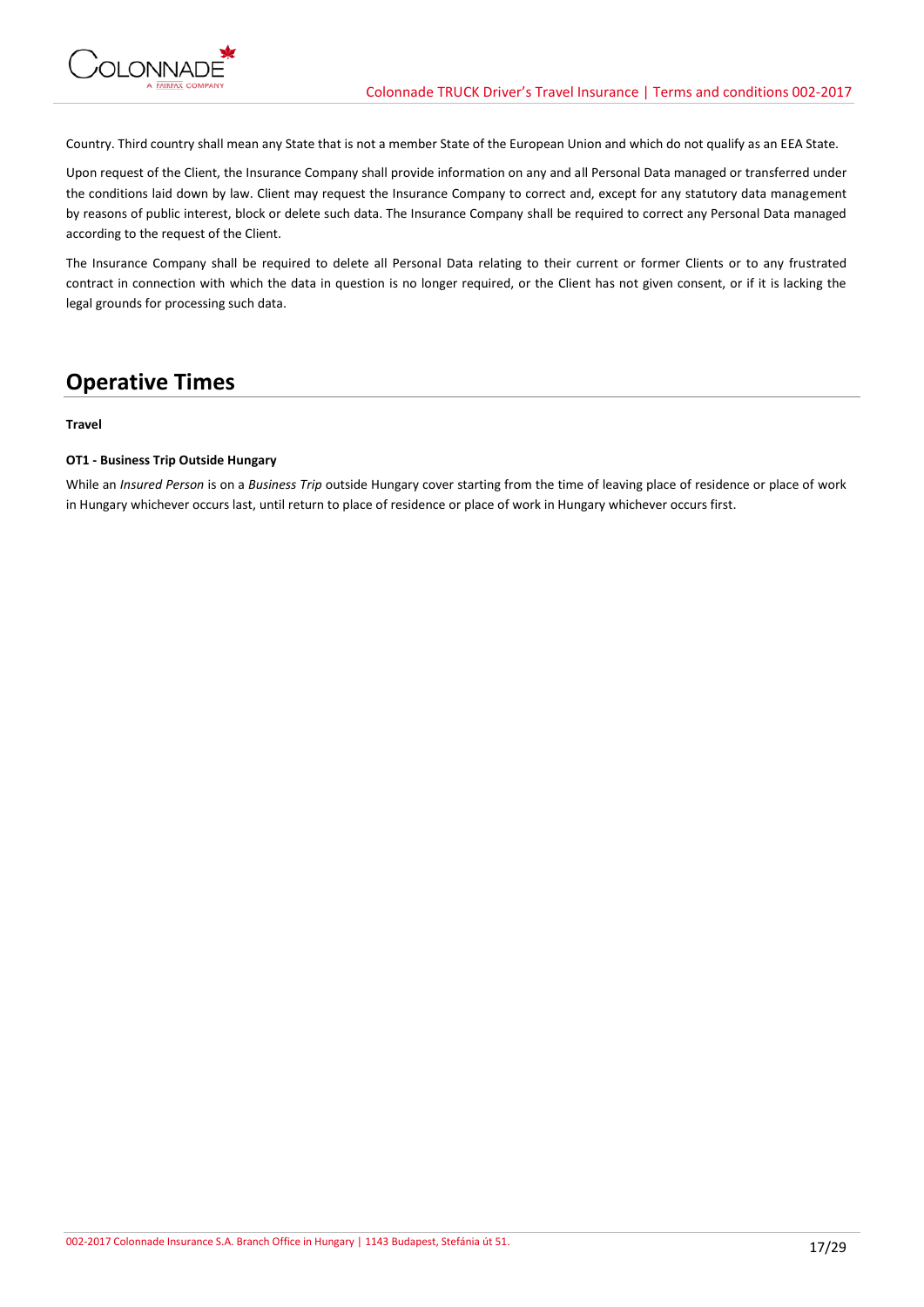

# **Section A - Personal Accident**

# **Section A1 – Accidental Death**

If an *Insured Person* sustains a *Bodily Injury* which within two years solely and independently of any other cause results in death, the *Insurer* will pay the *Policyholder or Beneficiary* the benefit shown on the *Schedule* subject to the conditions below.

The total benefit payable under this Section A1 will be paid in excess of any benefit actually paid under Section A2 - Disability, if the *Accidental* death arises from the same *Bodily Injury*.

If an *Insured Person* sustains *Burns* which solely and independently of any other cause, results in death, the *Insurer* will pay the *Policyholder* or the *Beneficiary* twice benefit shown on the Schedule.

The benefit payable for Accidental death will be increased by 2% per *Child* up to a maximum of 10% of the benefit.

## **Disappearance Benefit**

If an *Insured Person* disappears and after 365 days it is reasonable to believe that death resulted from *Bodily Injury*, the accidental death benefit - shown on the *Schedule* - will be paid provided that the *Policyholder* signs an agreement that if it later transpires that an *Insured Person* has not died, any amount paid will be refunded to the *Insurer.*

# **Section A2 - Disability**

If an *Insured Person* sustains a *Bodily Injury* which solely and independently of any other cause results in *Disability*, *Loss of Limb or Loss of Sense*, the *Insurer* will pay the *Insured Person* or *Beneficiary* the benefit shown on the *Schedule* subject to the conditions set out below.

Should the *Insured Person* is confined to wheelchair the *Insurer* will pay the cost of the reasonable house or vehicle modification expenses up to 500.000 HUF. This benefit will be in addition to any amount paid Disability.

# **Definitions Applicable to Section A2:**

# *Loss of Limb*

In the case of a leg:

- a) loss by permanent physical severance at or above the ankle or
- b) permanent and total loss of use of a complete foot or leg.

#### In the case of an arm:

a) loss by permanent physical severance of the four fingers at or above the meta carpo phalangeal joints (where the fingers join the palm of the hand) or

b) permanent and total loss of use of a complete arm or hand.

# *Loss of Sense:*

# *Loss of Eye*

Permanent and total loss of sight:

- a) in both eyes if the *Insured Person* is officially confirmed to be blind.
- b) in one eye if the degree of sight remaining after correction is 3/60 or less on the Snellen Scale.

# *Loss of Speech*

Total and permanent loss of speech.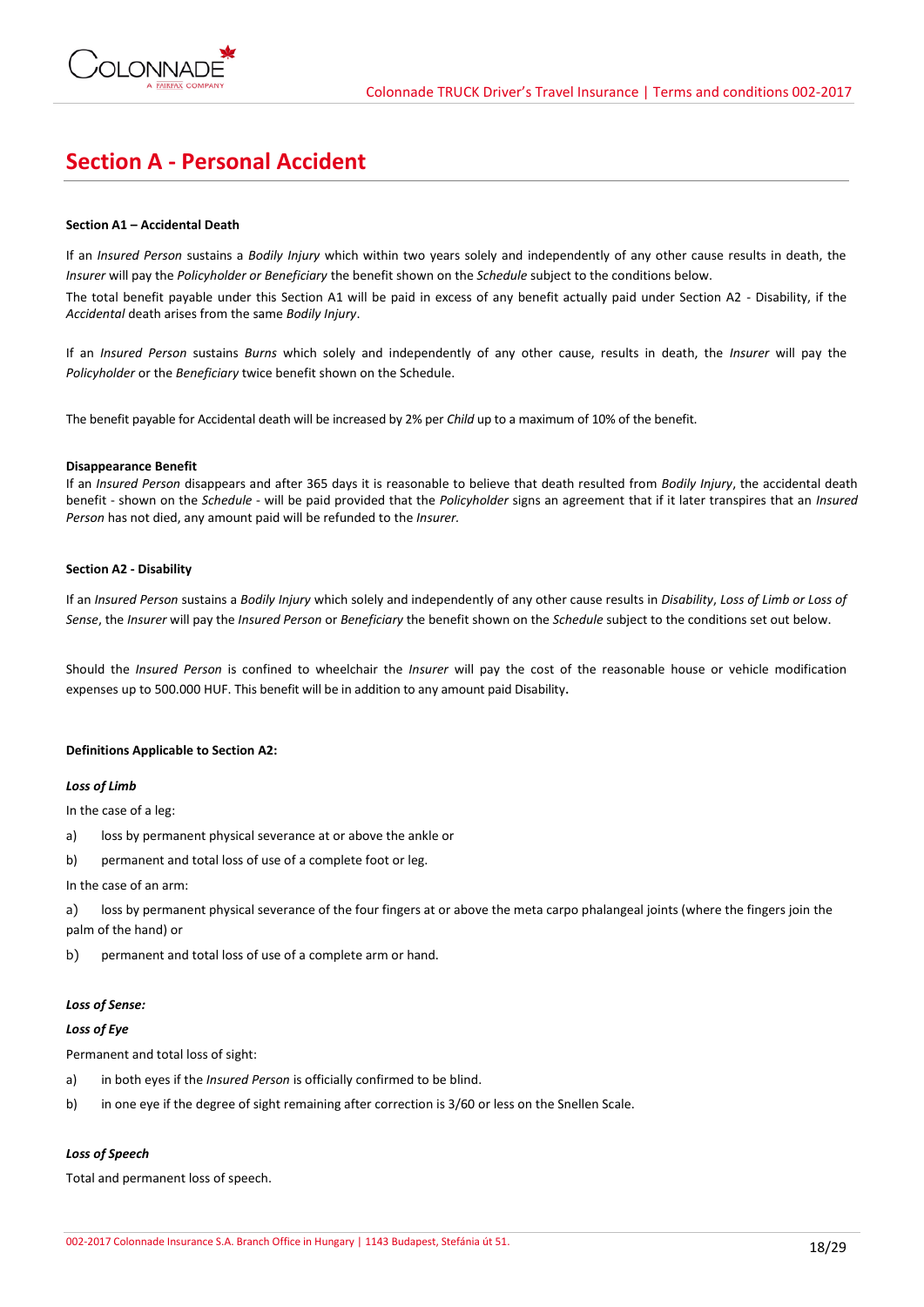

## *Loss of Hearing*

Total and permanent loss of hearing.

# *Disability:*

# *Permanent Total Disability*

Disability which totally prevents an *Insured Person* from working in their usual occupation for the *Policyholder* which in all probability will continue for the remainder of their natural life.

# *Permanent Partial Disability*

A permanent disability benefit payable as a percentage of the *Sum Insured* under Item 4b, shown on the *Schedule*, depending on the degree of permanent disability. The benefits payable for specific disabilities are shown in the table below:

Permanent severance or permanent total loss of use (including anchylosis) of:

| a) | one thumb                        | 30% |
|----|----------------------------------|-----|
| b) | forefinger                       | 20% |
| c) | any finger other than forefinger | 10% |
| d) | big toe                          | 15% |
| e) | any toe other than big toe       | 5%  |
| f) | shoulder or elbow                | 25% |
| g) | wrist, hip, knee or ankle        | 20% |
| h) | lower jaw by surgical operation  | 30% |

Considerable loss of osseous substance of (definite and incurable condition):

| i)      | skull in all its thickness, surface of: |      |
|---------|-----------------------------------------|------|
|         | - at least 6 sq. cm                     | 40%  |
|         | - 3 to 6 sq. cm                         | 20%  |
|         | - less than 3 sq. cm                    | 10%  |
| j)      | shoulder                                | 40%  |
| k)      | two bones of the forearm                | 30%  |
| $\vert$ | thigh or both bones of the leg          | 50%  |
| m)      | knee-cap                                | 20%  |
| n)      | Shortening of lower limb by             |      |
|         | - at least 5 cm                         | 30%  |
|         | - 3 to 5 cm                             | 20%  |
|         | - 1 to 3 cm                             | 10%  |
| o)      | Total incurable insanity                | 100% |

p) Permanent disability which is not provided for under items 2, 3a, 3b, 3c(i) & (ii), 4a of the *Schedule* or any of the benefits above, up to a maximum of 100% of Item 4b of the *Schedule*.

Any *Permanent Partial Disablement* payable under item (p) will be assessed by considering the severity of the disablement in conjunction with the stated percentages for the specific types of disablement mentioned above. The *Insured Person's* occupation will not be a relevant factor.

When more than one form of disablement results from one *Accident* the percentages from each are added together but the *Insurer* will not pay more than 100% of the *Sum Insured* under Item 4b.

If a claim is payable for loss of or loss of use of a whole part of the body a claim for any component of that part cannot also be made.

The amount payable for anchylosis of the fingers (other than thumb and forefinger) and of the toes (other than the big toe) shall be 50 % of the compensation which would be due for the loss of those limbs.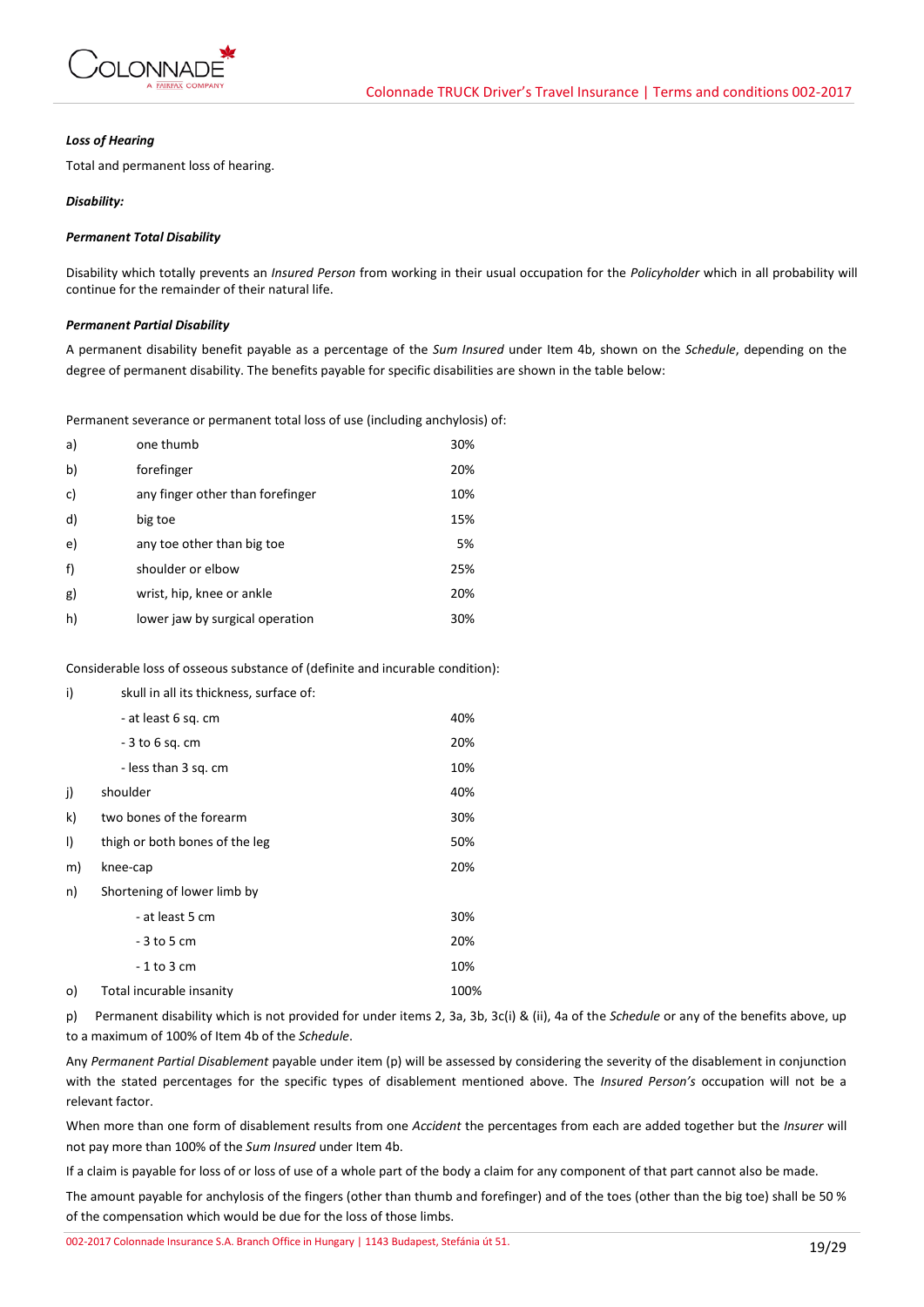

## **Conditions applicable to Section A:**

- 1. Death or Disability resulting from exposure to severe weather conditions will be considered to have been caused by *Bodily Injury*.
- 2. If an *Insured Person* is not an *Employee* then Permanent Total Disability is defined as disability totally prevents an *Insured Person* from working in gainful employment of any and every kind which in all probability will continue for the remainder of their natural life". No benefit will be payable under Temporary total or partial disability.
- 3. The total amount payable under this Section to cover more than one *Bodily Injury* resulting from one *Accident*, shall be calculated by addition of amounts covering each *Bodily Injury*, but the *Insurer* will not pay more than the Total Sum Insured under this Section unless accidental reimbursement, retraining expenses funeral expenses or wheelchair expenses benefit is paid.
- 4. When more than one form of disablement results from one *Accident* the percentages from each are added together but the *Insurer* will not pay more than 100% of the *Sum Insured* shown in the *Schedule*.
- 5. If a claim is payable for loss of or loss of use of a whole part of the body a claim for loss of any component of that part cannot also be made.
- 6. If a claim exceeds the *Scheduled Flight Accumulation Limit* or the *Any One Accident Limit* shown on the *Schedule*, the *Insurer* will pay an amount which is proportionately reduced until the total does not exceed the limit shown on the *Schedule*.
- 7. Payment for *Temporary Total Disability* will cease on payment of *Permanent Total Disability* or the Benefit period as shown on the *Schedule,* whichever occurs first.
- 8. If the *Insured Person* reaches 80 years of age: In case of Disability the benefit will be reduced to 20% of the *Sum Insured* shown on the Schedule or 10.000.000.-HUF whichever is less.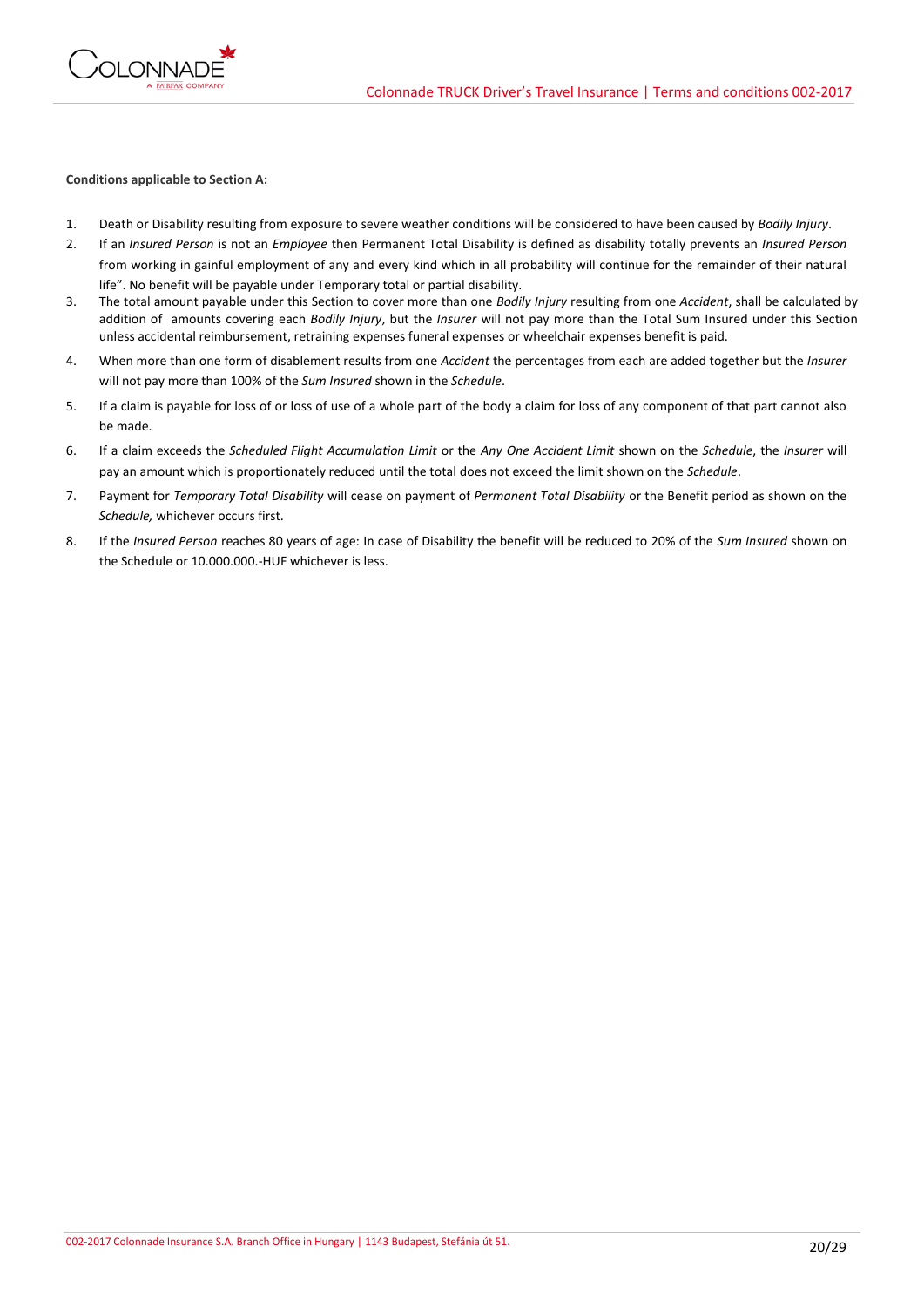

# **Section B - Travel**

# **Section B1.1 - Medical and Emergency Travel Expenses**

If an *Insured Person* sustains *Bodily Injury* or *Sickness* during the *Operative Time* and *Period of Insurance* the *Insurer* will pay the *Policyholder* or the *Insured Person* for *Medical Expenses* and *Emergency Travel Expenses* reasonably and necessarily incurred as a direct results, for up to 2 years from the date of *Bodily* Injury or first diagnosis of *Sickness*, up to the *Sum Insured* in the *Schedule* in excess of any *Deductible*.

# **Definitions applicable to Section B1.1**

## **Medical Expenses**

The *Usual and reasonable costs* incurred outside Hungary, or an *Insured Person's Permanent Country of Residence*, for medical, surgical or other remedial attention or treatment given or prescribed by a *Medical Practitioner* and all hospital, nursing home and ambulance charges.

Dental expenses are covered up to the *Sum Insured* stated on the *Schedule* if they are the result of a *Bodily Injury* or unexpected and sudden pain that requires immediate treatment*.* The *Insurer* shall not pay any benefit for permanent crowns or artificial teeth.

## **Emergency Travel Expenses**

The additional expenses of economy class transport and accommodation expenses incurred by an *Insured Person* and up to two persons, who need to travel to, remain with, or escort an *Insured Person* including, at the discretion of the *Insurer,* a family member or business colleague*.*

## **Condition applicable to Section B1.1**

The *Policyholder* or *Insured Person* must contact *Assistance Service* as soon as possible if injury or illness results in the need for in-patient hospital treatment.

# **Extensions applicable to Section B1.1**

1. In the event of a valid claim under this section the *Insurer* will pay the costs of hospital in-patient medical charges necessarily incurred within the 1 month immediately following the date of return to Hungary or an *Insured Person's Permanent Country of Residence*, up to a maximum of 1.000.000 HUF if the expenses would not be recovered by anyone.

# **Exclusions applicable to Section B1.1**

The *Insurer* will not pay any claim:

- 1. where an *Insured Person* is travelling against the advice of a *Medical Practitioner*,
- 2. where the purpose of the *Trip* is to receive medical treatment or advice,
- 3. within one month of the expected date of birth if an *Insured Person* is pregnant and *Bodily Injury* or *Sickness* has resulted from the pregnancy.

#### **Section B1.2 - Rescue Expenses**

If an *Insured Person* sustains *Bodily Injury* or *Sickness* during the *Operative Time* and *Period of Insurance*, the *Insurer* will reimburse the *Policyholder* or an *Insured Person* for *Rescue Expenses* reasonably and necessarily incurred as a direct result, up to the *Sum Insured* in the *Schedule*.

### **Definition applicable to Section B1.2**

#### **Rescue Expenses**

The cost of transportation by any suitable means to an appropriate medical facility or to an *Insured Person's* home in Hungary or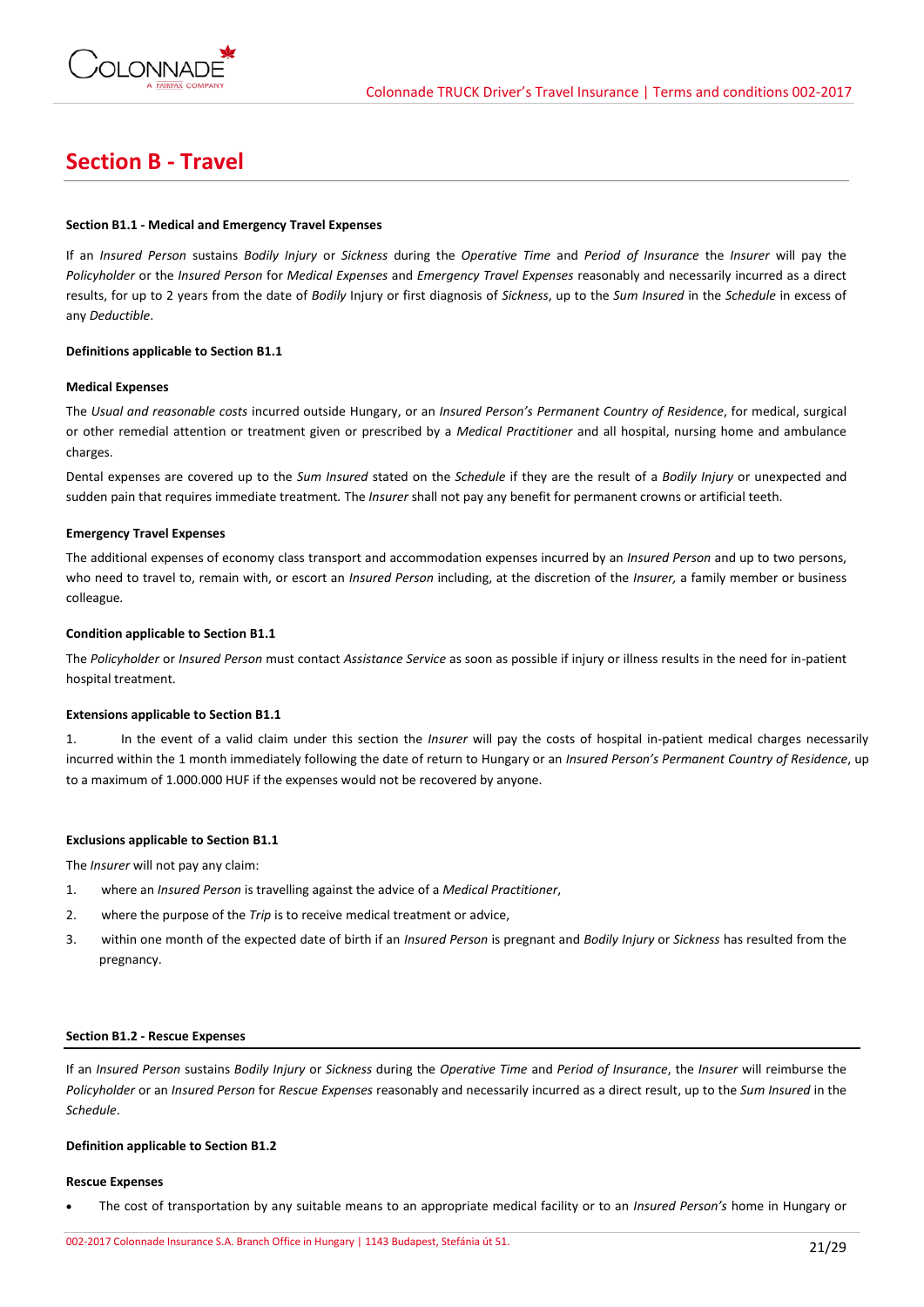

*Permanent Country of Residence* as recommended by the *Insurer's* appointed medical advisor in conjunction with the local attending *Medical Practitioner.*

- In the event of death the costs of transportation of the body or ashes and the *Insured Person's* personal effects back to Hungary or *Permanent Country of Residence*.
- The costs of funeral expenses outside Hungary or an *Insured Person's Permanent Country of Residence* up to a maximum of 2.000.000,-HUF.

# **Condition Applicable To Section B1.2**

The *Policyholder* or *Insured Person* must contact *Assistance Service* as soon as possible if *Bodily Injury* or *Sickness* results in the need for in-patient hospital treatment or the possible need for emergency rescue. If rescue is not carried out by Assistance Service, the costs of such rescue must be approved by Assistance Service otherwise the costs may not be reimbursed unless it could not be reasonably expected in the circumstances to contact Assistance Service and seek approval.

If the *Insurer's* appointed medical advisor and the local attending *Medical Practitioner* allow the *Insured Person's* transportation to his or her home in Hungary or *Permanent Country of Residence*, but the *Insured Person* refuses it, the *Insurer* will not be liable for any medical expenses incurred after the date the transportation could have taken place.

# **Exclusions Applicable To Section B1.2**

- 1. The *Insurer* will not pay any claim:
- 2. where an *Insured Person* is travelling against the advice of a M*edical Practitioner*;
- 3. where the purpose of the *Trip* is to receive medical treatment or advice;
- 4. within one month of the expected date of birth if an *Insured Person* is pregnant and *Bodily Injury* or *Sickness* has resulted from the pregnancy;
- 5. in excess of 400.000 HUF as a result of an *Insured Person* giving birth.
- 6. as a result of the use of non-prescribed drugs by an Insured Person

# **Section B1.3 - Assistance**

The network of Assistance Service offices is available whenever an *Insured Person* travels within the *Operative Time* and *Period of Insurance*. If Medical Assistance is required at any time the **Emergency Helpline**

**+36 1 460 1500** (24 Hour) should be called. The insurer will reimburse up to 20.000,-HUF towards the reasonable costs of phone calls to Emergency Helpline related to a valid claim under this policy.

All of the Medical Assistance detailed below is subject to the terms and conditions of this policy.

When Assistance Service is contacted for assistance, the following information should be provided :

- The Insured Person's name and Assistance Service card number and/or Policy number
- The telephone, fax or telex number where an Insured Person can be reached.
- The Insured Person's address abroad.
- The nature of the emergency.
- The name of the Insured Person's employer, company or organisation.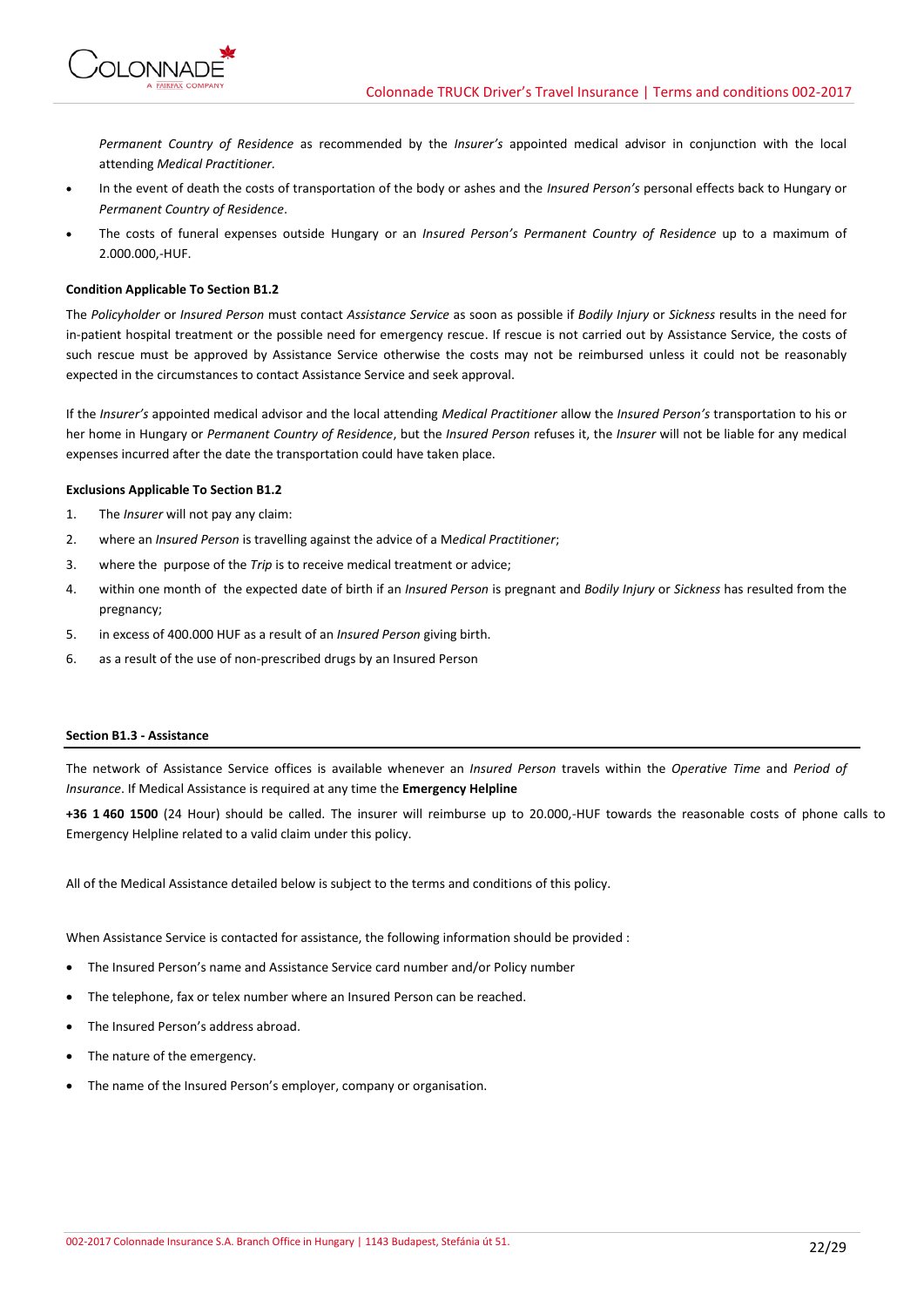

The Medical Assistance services provided are:

| 24 hour Service                                                  | Emergency telephone lines staffed 24 hours a day, 365 days a year by multi-lingual assistance co-<br>ordinators, experienced in the procedures of hospitals and clinics worldwide.                                                                                                                                                                                        |
|------------------------------------------------------------------|---------------------------------------------------------------------------------------------------------------------------------------------------------------------------------------------------------------------------------------------------------------------------------------------------------------------------------------------------------------------------|
| <b>Travel informations</b>                                       | enhanced to provide pre-travel advice, full country guide information, full security advice for<br>worldwide travel, document registration and a pre-trip concierge service - available in English                                                                                                                                                                        |
| <b>Medical Staff</b>                                             | A highly qualified team of medical consultants and nursing staff, available at any time to ensure<br>that the most appropriate medical treatment is provided.                                                                                                                                                                                                             |
| <b>Medical advice and referral</b>                               | Assistance Service will provide the following services to the Insured Person:<br>medical advice to the Insured Person over the telephone.<br>$\bullet$<br>information about medical practitioners, and hospitals worldwide.<br>$\bullet$<br>arrange Insured Person's appointment with medical practitioners.<br>arrange Insured Person's hospital admission.              |
| <b>Direct Billing</b>                                            | Where appropriate Assistance Service will arrange direct billing with hospitals worldwide,<br>avoiding the need for the Insured Person to use the Insured Person's own cash or credit card.                                                                                                                                                                               |
| <b>Air Ambulance</b>                                             | Repatriation or transport to a medical institution by air ambulance or scheduled airline or other<br>suitable means depending on the circumstances of the case and if appropriate with a fully<br>equipped medical team in attendance. On return, suitable transportation will take an Insured<br>Person to hospital or home address whenever necessary.                  |
| <b>Emergency Medical Supplies</b>                                | Help locate and send essential medicines or medical by-products if unavailable locally.                                                                                                                                                                                                                                                                                   |
|                                                                  | Medical Assistance is only one aspect of the service. Assistance Service also provides the following Travel Assistance:                                                                                                                                                                                                                                                   |
|                                                                  | Assistance Service will provide information concerning visa and vaccination requirements for<br>foreign countries.                                                                                                                                                                                                                                                        |
| Advice on Lost Luggage,<br><b>Passport, Documents or Tickets</b> | In the event that the <i>Insured Person's</i> luggage, passport, documents or tickets are lost or<br>stolen while travelling overseas, Assistance Service will provide general advice to the Insured<br>Person.                                                                                                                                                           |
| <b>Emergency Message</b><br><b>Transmission</b>                  | In the event of an emergency or a hospital confinement, Assistance Service will keep the<br>Insured Person's immediate family informed. Assistance Service will co-ordinate any<br>necessary communication with the Travel Agent.                                                                                                                                         |
| <b>Arrangement of Hotel</b><br><b>Accommodation</b>              | Assistance Service will provide information concerning hotel facilities, services and rates for<br>an Insured Person, a replacement business colleague or family member who has travelled to<br>be at the bedside of the <i>Insured Person</i> . Assistance Service will book the hotel room and<br>confirm details with the hotel prior to the expected date of arrival. |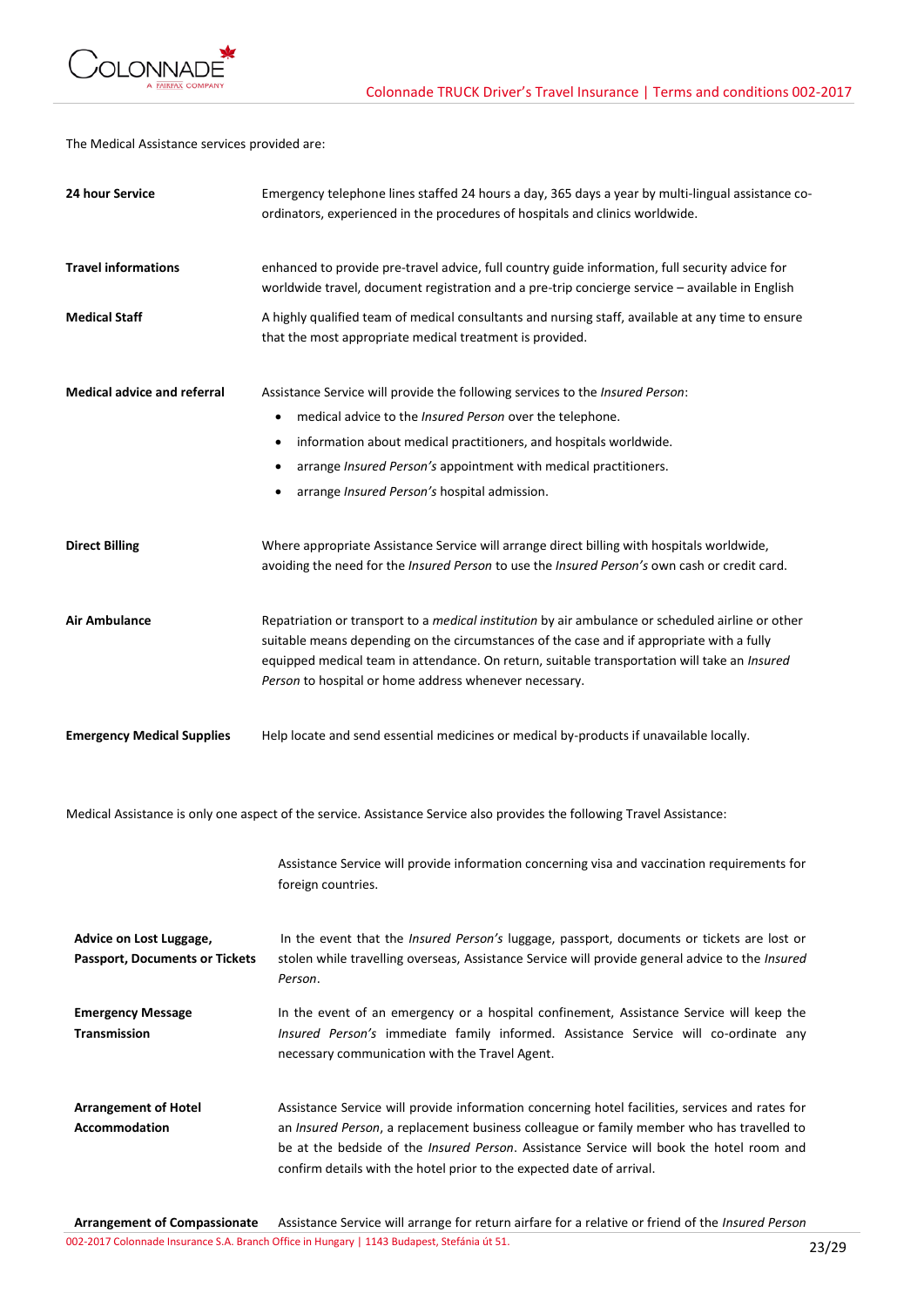

**Visit** to visit an *Insured Person* who, when travelling alone, has been hospitalised outside the *Permanent Country of Residence* for more than five days.

**Arrangement of Return of Minor Children** Assistance Service will arrange for the return of minor children (aged 18 or under) to their *Permanent Country of Residence* if they are left unattended as the result of the *Insured Person's Bodily Injury, Sickness,* or emergency transportation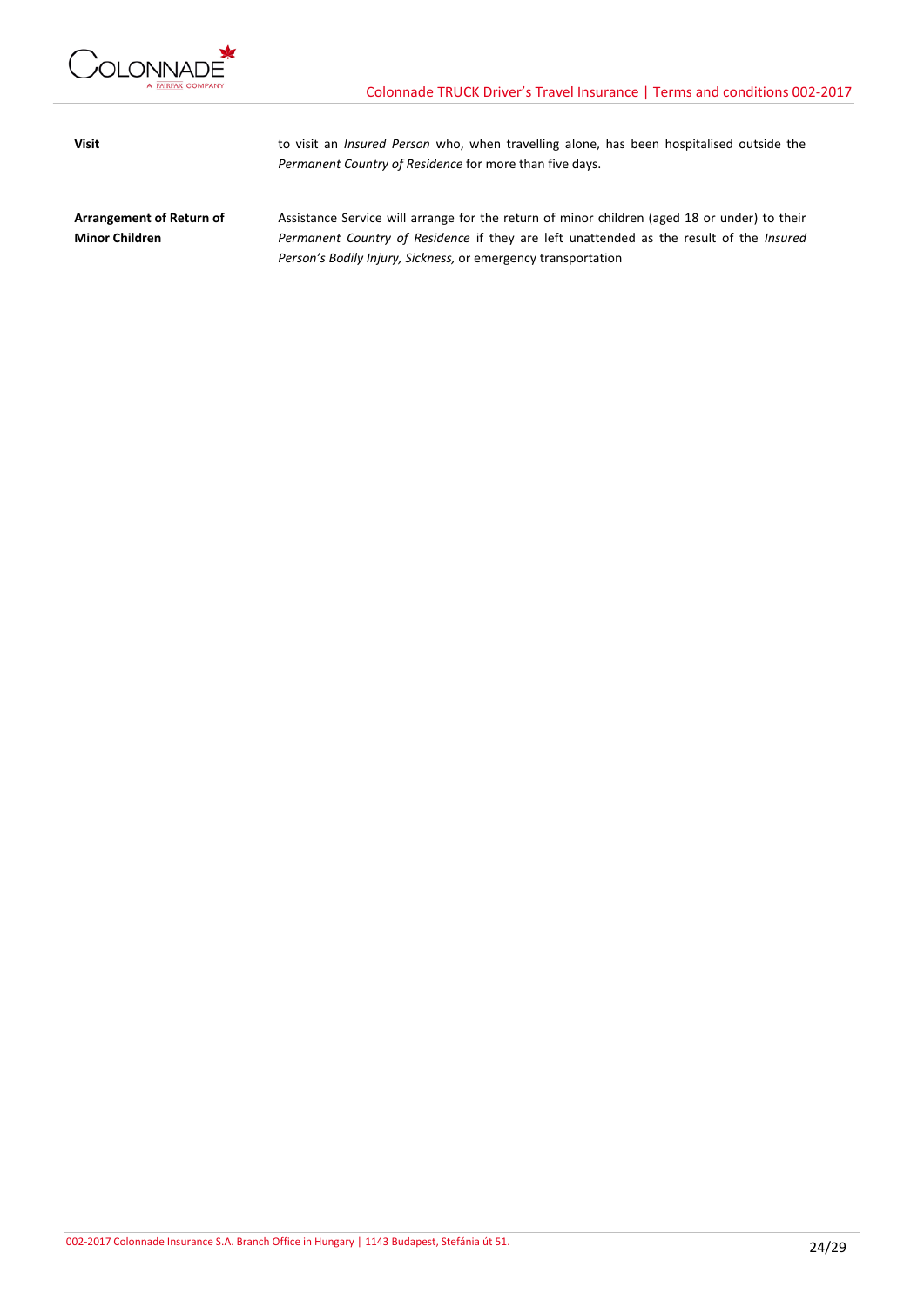

## **Section B1.4 - Legal Expenses**

The *Insurer* will pay to an *Insured Person* up to the *Sum Insured* in the *Schedule* for *Legal Expenses* incurred by or on behalf of an *Insured Person* in pursuit of a claim for damages and/or compensation against a third party who has caused *Bodily Injury* to, or death or *Sickness* of, that *Insured Person* by an incident occurring during the *Operative Time* and *Period of Insurance* outside Hungary.

### **Definitions applicable to Section B1.4:**

## *Appointed Representative*

A qualified lawyer or firm of lawyers appointed to act for *an Insured Person*.

## *Legal Expenses*

- a) Any fees, expenses and other amounts charged by the *Appointed Representative* in connection with any claim or legal proceedings, including costs and expenses of expert witnesses as well as those incurred by the *Insurer* in connection with any such claim or legal proceedings.
- b) Any costs payable by an *Insured Person* following an award of costs by any court or tribunal and any costs payable following an outof-court settlement made in connection with any claim or legal proceedings.
- c) Any fees, expenses and other amounts reasonably incurred by the *Appointed Representative* in appealing or resisting an appeal against the judgement of a court, tribunal or award of an arbitrator.

## **Claims Conditions Applicable To Section B1.4**

- 1. The *Insured Person* must first obtain the *Insurer's* written consent to pay *Legal Expenses*. This consent will be given if an *Insured Person* can satisfy the *Insurer* that:
	- a) there are reasonable grounds for pursuing the legal proceedings; and
	- b) it is reasonable for *Legal Expenses* to be provided in a particular case.

The decision to grant consent will take into account the opinion of an *Appointed Representative* as well as that of the *Insurer's* own advisers. The *Insurer* may also request, at an *Insured Person's* expense, an opinion of a lawyer or firm of lawyers on the merits of the claim or legal proceedings. If the claim is admitted, an *Insured Person's* costs in obtaining this opinion will be covered by this insurance.

All claims or legal proceedings including any appeal against judgement resulting from the same original cause, event, or circumstances, will be regarded as one claim.

2. If an *Insured Person* is successful in any action, any *Legal Expenses* provided by the *Insurer* will be reimbursed to the *Insurer*.

#### **Exclusions Applicable To Section B1.4**

The *Insurer* will not pay for any:

- 1. *Legal Expenses* incurred in the defence of any civil claim or legal proceedings made or brought against the *Insured Person*;
- 2. fines or other penalties imposed by a criminal court;
- 3. *Legal Expenses* incurred in connection with any criminal act committed by the *Insured Person*;
- 4. *Legal Expenses* incurred in pursuing any claim against any travel agent, tour operator, insurer or their agents;
- 5. claim or circumstance notified more than two years after the incident from which the cause of action arose;
- 6. *Legal Expenses* incurred by an *Insured Person* making a claim against the *Policyholder,* the *Insurer* or any organisation or person involved in arranging this insurance.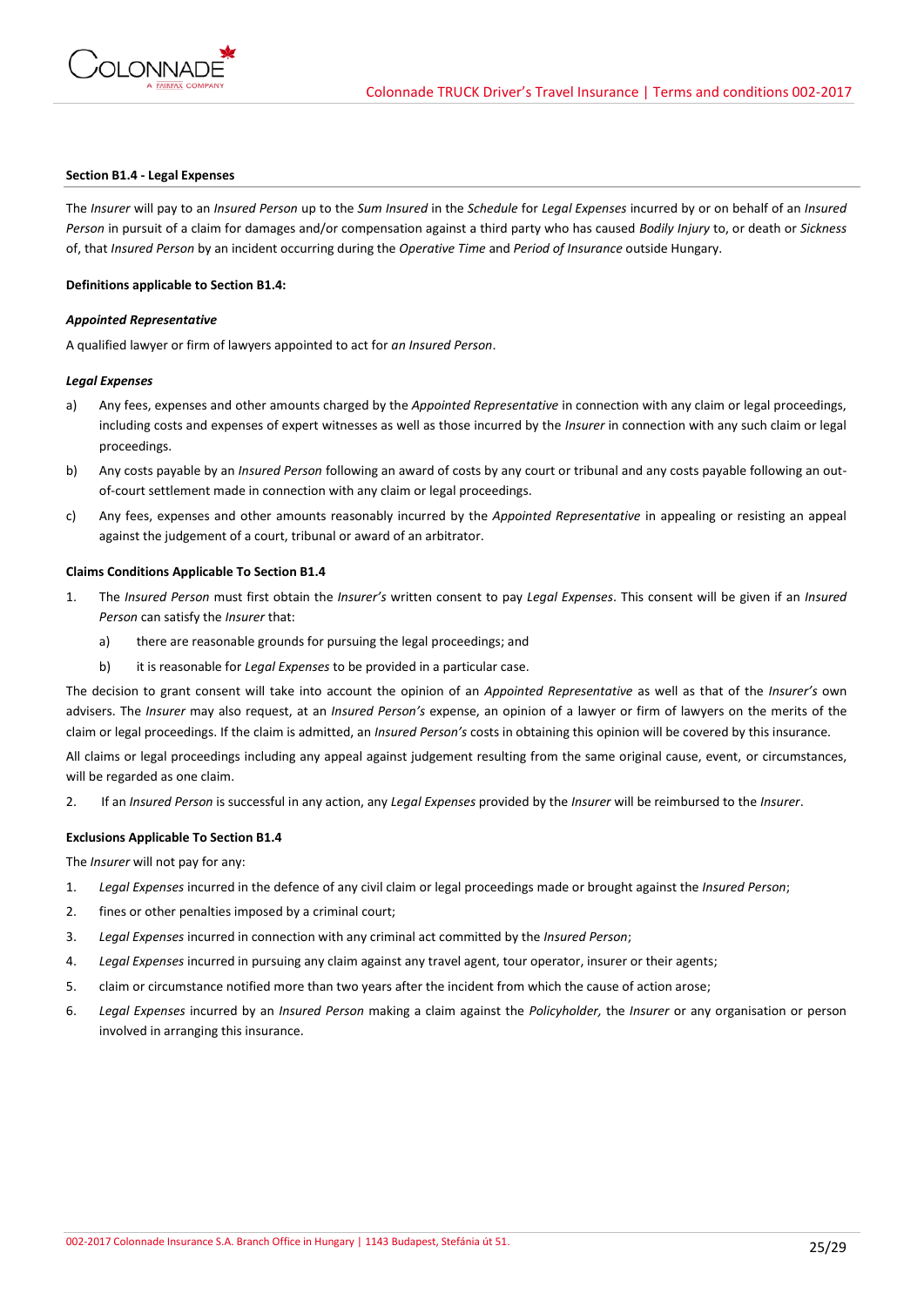

### **Section B1.5 - Personal Liability**

The *Insurer* will indemnify an *Insured Person* for any legal liability incurred by that *Insured Person* during a *Trip* during the *Operative Time*  and *Period of Insurance* as the result of *Bodily Injury* or *Sickness* of any person, or *Accidental* loss or damage to the property of any person, up to the *Sum Insured* in the *Schedule* which is an aggregate limit for all losses under this policy occurring during each *Period of Insurance*.

## **Provisions applicable to Section B1.5**

- 1. In addition the *Insurer* will pay all costs and expenses incurred with the written consent of the *Insurer* in connection with the defence of any claims against an *Insured Person* which may be the subject of indemnity under this Section.
- 2. No admission of liability, offer, promise or payment will be made without the written consent of the *Insurer*.
- 3. The *Insurer* will, if it considers it necessary, take over and conduct the defence or settlement of any claim against an *Insured Person* and for that purpose can use the *Insured Person's* name. The *Insurer* can conduct the defence however it sees fit. The *Insurer* can prosecute at its own expense and for its own benefit, any claim for indemnity or damages against any other persons.
- 4. The *Insured Person* will give the *Insurer* full assistance in defending or prosecuting any claim and will provide the *Insurer* with any information and documents available to him.

#### **Exclusions applicable to Section B1.5**

The *Insurer* will not pay for any liability which is the result of:

- 1. Bodily injury to, or illness or disease of, any person who is an employee of the *Policyholder* or an *Insured Person* when injury results from their employment by the *Policyholder* or an *Insured Person*,
- 2. Liability arising directly or indirectly by or through, or in connection with, any motorised craft.
- 3. Liability arising directly or indirectly by or through or in connection with:
	- a) the ownership, possession or occupation of land,
	- b) any deliberate or unlawful act,
	- c) the carrying on of any trade, business or profession,
	- d) any racing activity,
- 4. *Accidental* loss or damage to property belonging to, held in trust by, or in the custody or control of the *Policyholder* or an *Insured Person* or any of their employees or any member of an *Insured Person's* family or household,
- 5. Liability attaching to the *Policyholder* or an *Insured Person* under an express term of any contract, unless liability would arise whether or not the express term existed,
- 6. Liability for which payment should be more specifically claimed under any other contract of insurance in the name of the *Policyholder* or an *Insured Person,*
- 7. Any claim where an *Insured Person* is insane or which results from an *Insured Person* being under the influence of or affected by drugs (other than drugs taken under the direction of a *Medical Practitioner*), alcohol, or solvents,
- 8. Any claim resulting from any Acquired Immune Deficiency Syndrome (AIDS) or any AIDS related condition, or sexually transmitted disease suffered by an *Insured Person*
- 9. Liability in respect of fines, penalties or liquidated damages, punitive exemplary or aggravated damages.

### **Section B2 - Personal Property**

If an *Insured Person* loses, has stolen or suffers damage to *Personal Property* on a *Trip* during the *Operative Time* and *Period of Insurance,* the *Insurer* will indemnify the *Policyholder* or an *Insured Person* for the cost of replacement or repair up to the *Sum Insured* in the *Schedule*.

If the *Insured Person's Personal Property* is temporarily lost for more than four hours during the outward journeys of the *Trip*, the *Insurer* will reimburse up to 200.000.,-HUF towards the cost of buying essential and reasonable replacement items. If the *Personal Property* which has been temporarily lost becomes permanently lost and this results in a claim, the *Insurer* will deduct the amount already paid for temporary loss from the final payment.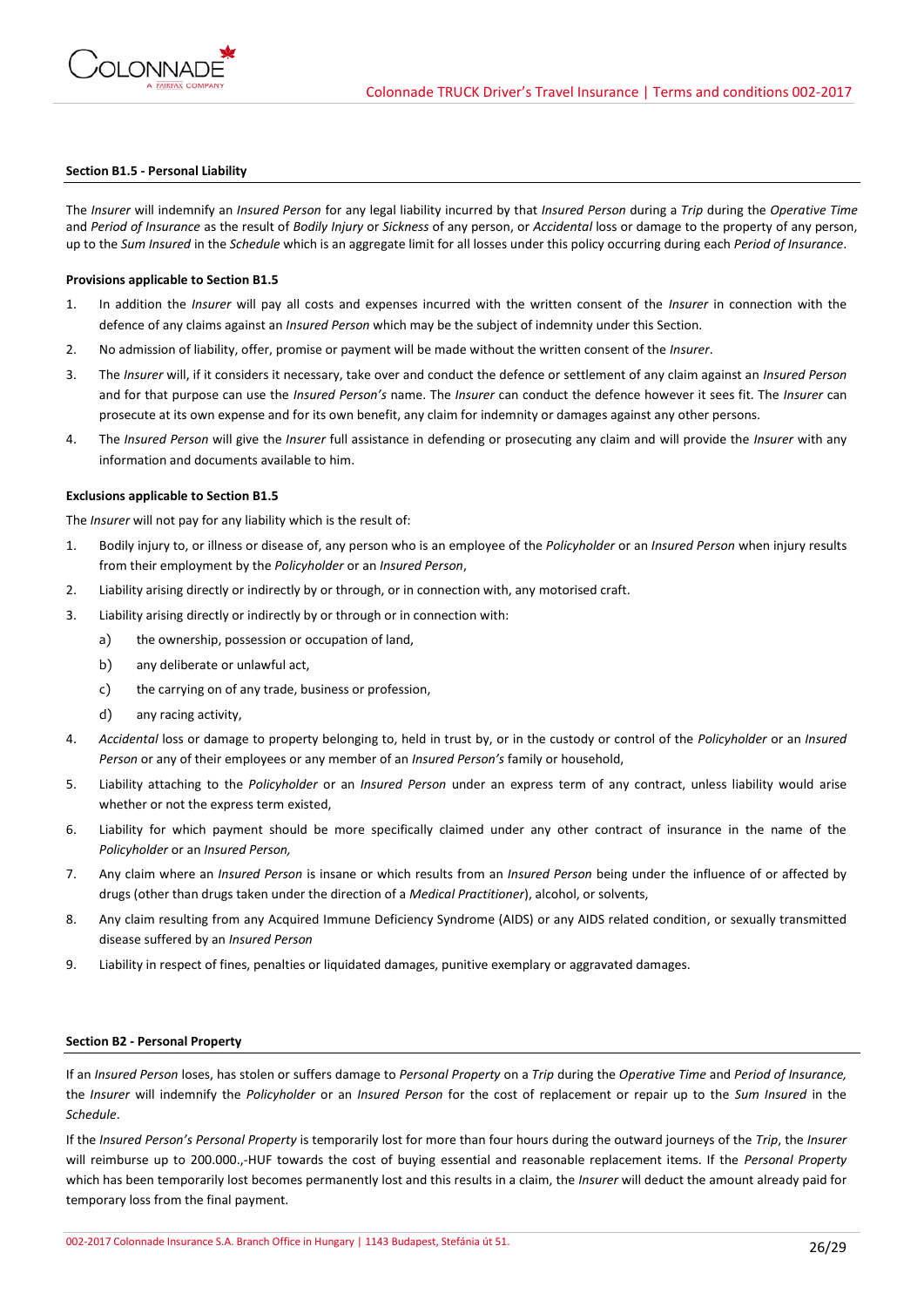

If during the *Operative Time* an *Insured Person* loses or damages his or her passport, identification card, driver's license, car registration, visa, money, travel tickets or other essential travel documents, the *Insurer* will indemnify the *Policyholder* or an *Insured Person* for the reasonable and necessary costs of replacing them including additional travel and accommodation costs, up to 200.000.,-HUF.

## **Definition applicable to Section B2**

# **Personal Property**

Property owned by or in the custody or control of an *Insured Person*.

## **Carrier**

Any licensed operator of a land, sea or air vehicle for the transportation of fare paying passengers.

## **Claims Provisions Applicable To Section B2**

- 1. All claims will be subject to the *Insurer* at its own discretion assessing the value of the claim based on the age and estimated wear and tear of the articles that form the basis of the claim.
- 2. Benefit will be paid by the *Insurer* in excess of any payments made by a *Carrier*. In the event of a claim for loss or damage in transit, the *Insured Person* must give immediate written notice to the relevant *Carrier* and/or to the relevant police authority.
- 3. When a claim is made the *Insured Person* must submit the following documents:
	- a) a copy of any declaration of loss, theft or damage to the relevant *Carrier* or police,
	- b) a copy of the relevant *Carrier* report or police report,
	- c) in the event of loss by *Carrier*  original tickets and baggage slips,
	- d) a list of all *Personal Property* which was stolen, lost or damaged including the date and place of purchase and purchase value,
	- e) original proof of purchase of the lost, stolen or damaged items., if available,
	- f) original purchase receipts are required in the event of claims regarding goods purchased during the *Trip*.
	- g) Suitable proof of any actual payments made by the *Carrier* to the *Insured Person*.

## **Exclusions Applicable To Section B2**

The *Insurer* will not pay for:

- 1. Any item valued at more than 300.000,-HUF unless the *Policyholder* or an *Insured Person* bears the first 25% of any amount in excess of 300.000,.HUF, up to the replacement value of the item or the *Sum Insured* if less.
- 2. Loss due to chipping, scratching or breakage of glass, china or other fragile articles, unless due to fire, theft or accident to the conveyance in which they were being transported,
- 3. Loss or damage to sports equipment whilst in use.
- 4. Loss or damage due to:
	- a) moth, vermin, wear and tear, atmospheric or climatic conditions or gradual deterioration,
	- b) mechanical or electrical failure or breakdown,
	- c) any process of cleaning, dying, restoring, repairing or alteration,
	- d) loss of *Money* (as defined under Section B3), bonds, negotiable instruments and securities of any kind,
	- e) loss or damage caused by delay, detention or confiscation by order of any Government or Public
	- f) Authority,
	- g) loss of or damage to vehicles, their accessories or spare parts,
	- h) Theft from a motor vehicle unless entry to such vehicle is gained by visible, violent and forcible means and theft of items in clear view,
	- i) Loss of or damage to *Personal Property* sent as freight or under an air waybill or bill of lading or via a courier.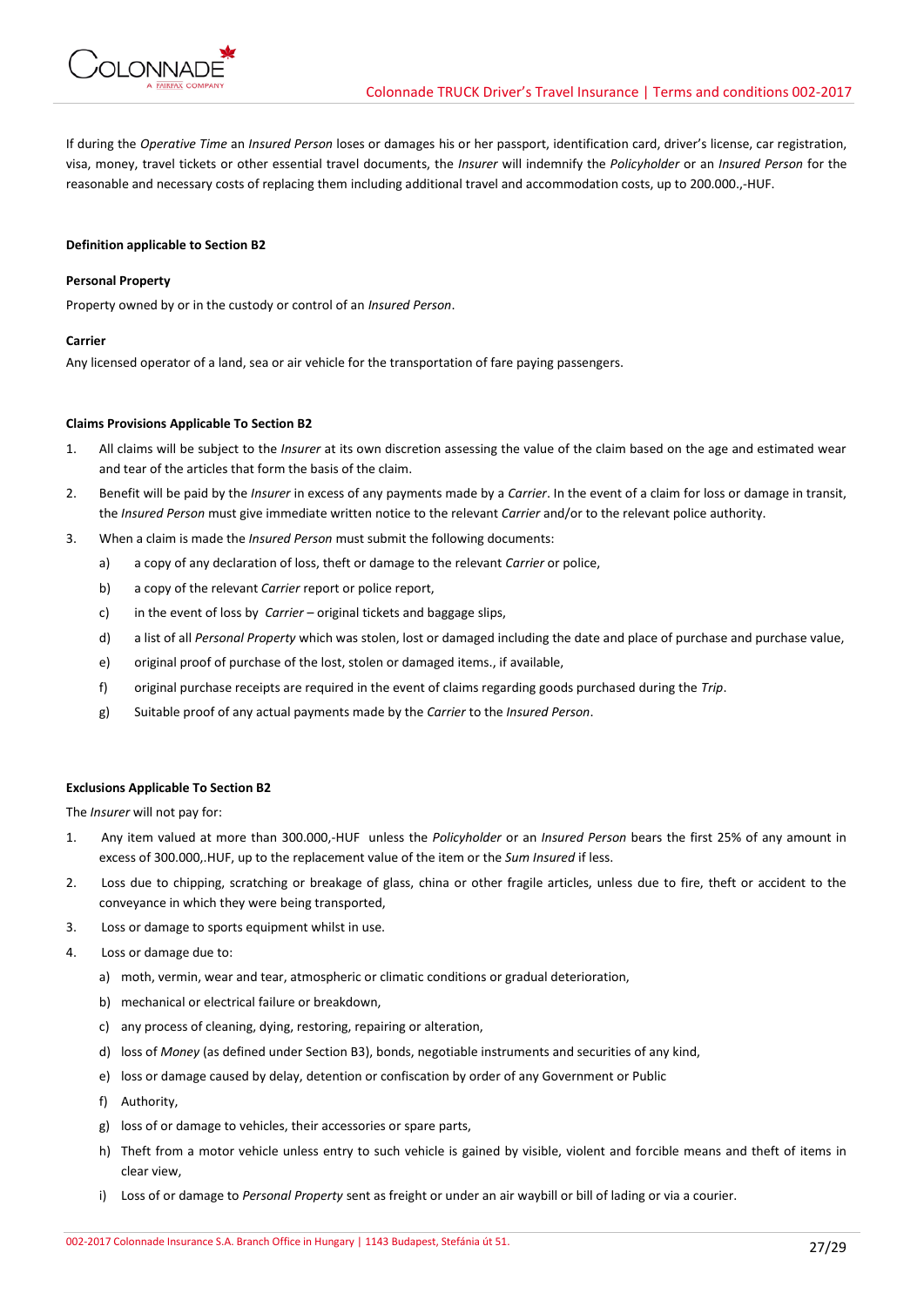

# **Section B3 - Replacement**

Where a *Trip* has to be cut short following departure, as a result of any cause outside the *Policyholder's* or an *Insured Person's* control the *Insurer* will pay for the additional costs necessarily incurred of travel and accommodation up to the *Sum Insured* shown in the *Schedule* less any amount recoverable elsewhere:

- a) to return an *Insured Person* to Hungary or *Permanent Country of Residence*
- b) to send a replacement to assume the duties of the original *Insured Person*.

Valid from November 6th, 2017